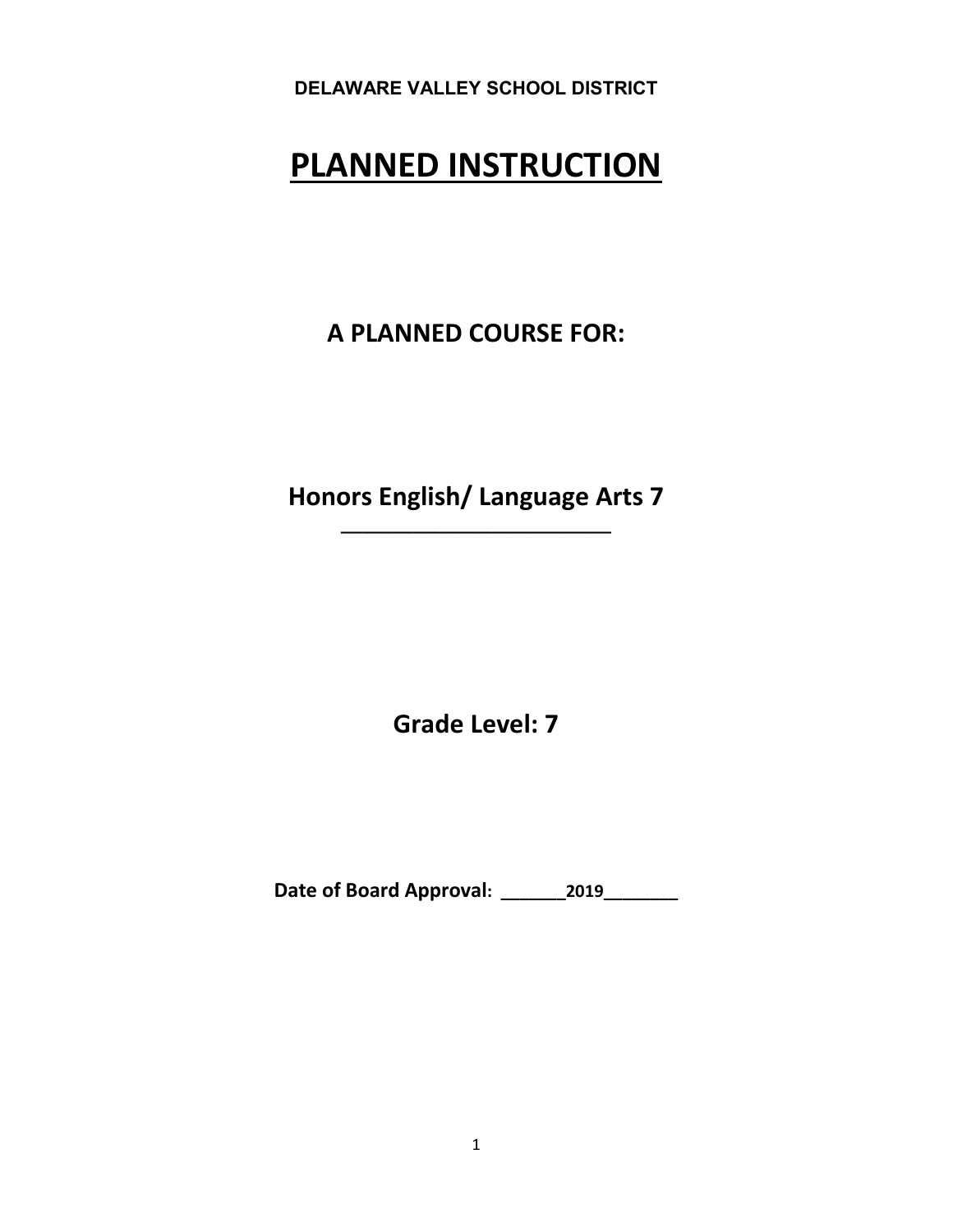# **Planned Instruction**

# **Title of Planned Instruction: English/Language Arts 7**

# **Subject Area: English/Language Arts Grade(s): 7**

### **Course Description:**

This course is designed to prepare students for the rigor of honors and AP level high school classes by challenging them to develop critical thinking skills necessary to be sophisticated readers, writers, speakers, and listeners. It is significantly more challenging than English/Language Arts 7. Students will use diverse reading and learning strategies to analyze and critique print and non‐print texts selected equally from fiction and nonfiction sources. Academic and content vocabulary acquisition and use are integrated throughout the curriculum, including strategies such as using context clues, making inferences, utilizing affixes and roots, interpreting figurative language, connecting fiction and nonfiction texts, developing logical arguments, analyzing literary devices, identifying organizational structures, and revising texts. Standard English grammar, usage, and conventions are explored throughout the year. Supplementary texts and assignments will be integrated to significantly increase the difficulty of the course. Additionally, the course assessments will be more challenging when compared to the assessments of the regular course. Students with diverse learning styles will have the opportunity to use a variety of learning methods to attain mastery of the skills and concepts necessary for success. These methodologies include explicit interaction with text, collaboration with peers, guided inquiry, and direct instruction. Technology is integrated whenever appropriate to support and enhance learning.

\*\*Honors 7 will include additional texts, assessments, activities, and writing assignments that will be at a more advanced level than those found in ELA 7.

**Time/Credit for the Course:** Full Year **Curriculum Writing Committee:** Angela Gutierrez, Arielle Wilkes, Joann Strattman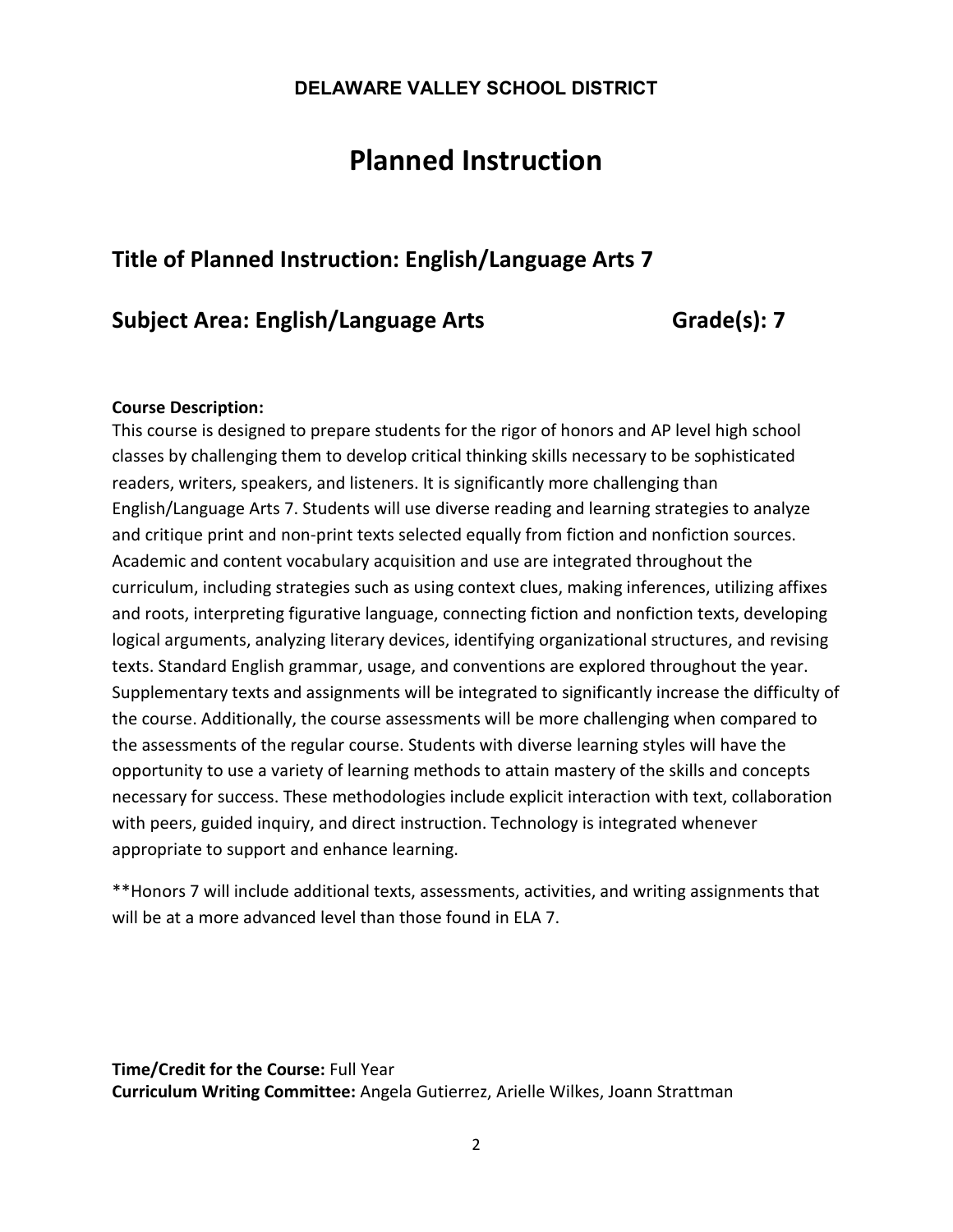# **Curriculum Map**

#### **1. Marking Period One:**

● **Overview based on 45 days:** 

Students will encounter individuals who must confront a compelling question: How far is too far?

● **Goals:**

**Understanding of:**

- ●**Trace and Evaluate an Argument**
- ●**Tone**
- ●**Evaluate Reasoning**
- ●**Structure and Presentation of an Argumentative Debate**
- ●**Author's Style and Structure**
- ●**Author's Purpose**
- ●**Cause and Effect Patterns**
- ●**Central Ideas**
- ●**Poetic Form and Figurative Language**
- ●**Imagery**
- ●**Extended Metaphor**
- ●**Vocabulary in context**
- ●**Literary Connections between stories and genres**
- ●**Structure of a Text Dependent Analysis Essay**
- ●**Construction of a Text Dependent Analysis Essay**
- ●**Grammar‐ Parts of Speech Review, Subject-Verb Agreement, Verb Tense (Consistency and Correct Shifts), and Pronoun- Antecedent Agreement**
- ●**Analysis of a Novel: structure, plot, theme, conflict, motivation, characterization, tone, additional literary elements, etc.**

#### **2. Marking Period Two:**

● **Overview based on 45 days:**

Students will explore what it means to face challenges fearlessly, even if it means failing in the attempt.

● **Goals:**

**Understanding of:** 

- ●**Story Elements: Plot (Freytag's Pyramid) and Setting**
- ●**Elements of a Myth**
- ●**Theme Analysis**
- ●**Characterization**
- ●**Author's Purpose**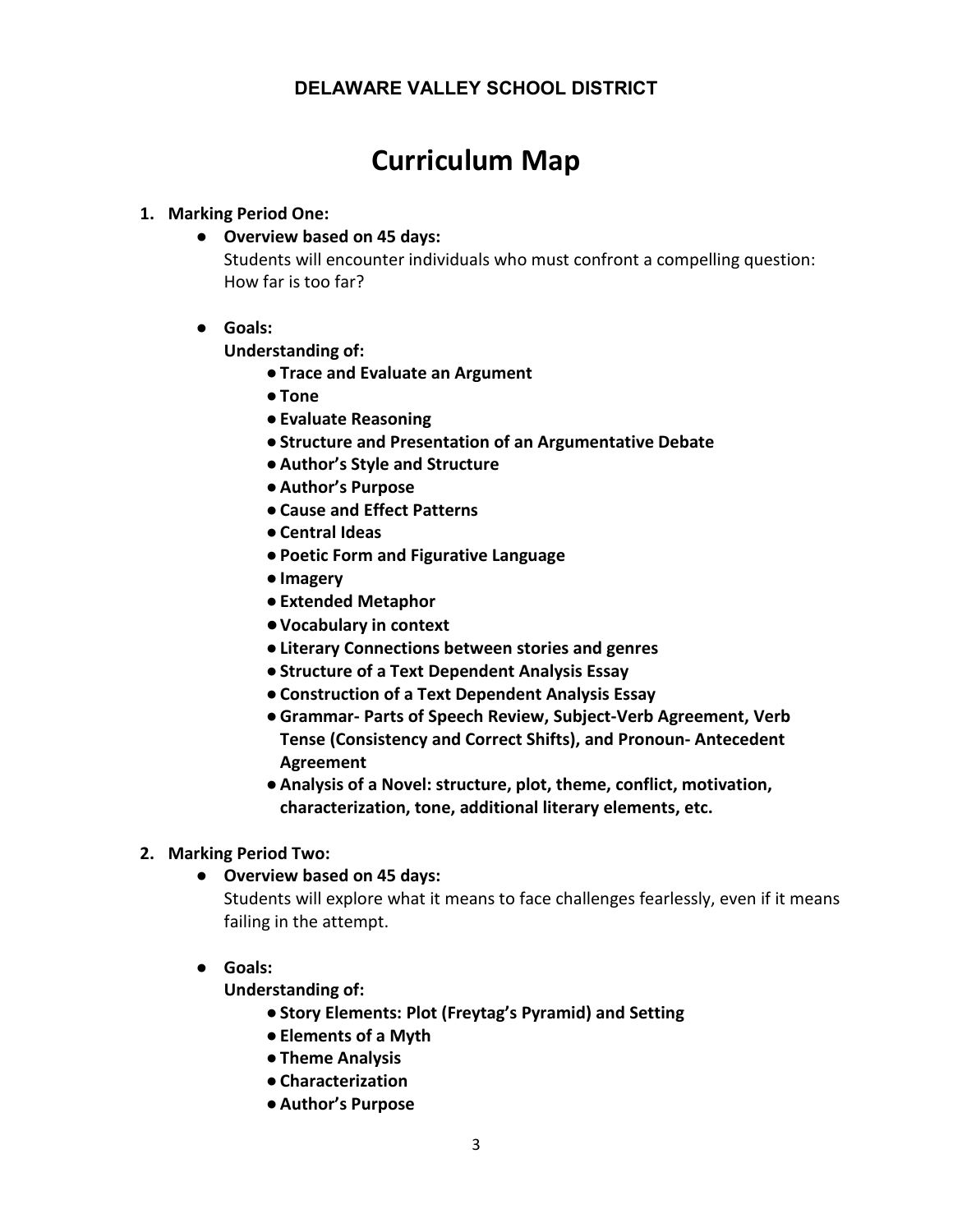- ●**Central Ideas**
- ●**Analyze Poetic Form: lines, stanzas, and rhythm**
- ●**Alliteration**
- ●**Vocabulary in context**
- ●**Literary Connections between stories and genres**
- ●**Structure of a Text Dependent Analysis Essay**
- ●**Construction of a Text Dependent Analysis Essay**
- ●**Structure of a Fictional Narrative**
- ●**Grammar ‐ In addition to MP1, Phrases and Clauses, Types of Sentences (Simple, Compound, Complex, and Compound-Complex), Run-ons and Fragments, and Misplaced/Dangling Modifiers**
- ●**Analysis of the Novel ‐ structure, plot, theme, conflict, motivation, characterization, tone, irony, additional literary elements, etc.**

#### **3. Marking Period Three:**

- **Overview based on 45 days:** Students will explore the beauty, power, and mystery of nature.
- **Goals:**

**Understanding of:**

- ●**Elements of a Memoir**
- ●**Author's Point of View**
- ●**Author's Style**
- ●**Tone**
- ●**Theme and Central Idea**
- ●**Word Choice and Style**
- ●**Elements of an Expository Essay and its structure**
- ●**Poetic Form and Figurative Language**
- ●**Imagery**
- ●**Extended Metaphor**
- ●**Vocabulary in context**
- ●**Literary Connections between stories and genres**
- ●**Structure of a Text Dependent Analysis Essay**
- ●**Construction of a Text Dependent Analysis Essay**
- ●**Grammar‐ In addition to reviewing MP1 and MP2 grammar, commas, parentheses, dashes, and frequently confused words**
- ●**Analysis of the Novel - structure, plot, theme, conflict, motivation, characterization, tone, irony, additional literary elements, etc.**
- **4. Marking Period Four:** 
	- **Overview based on 45 days:**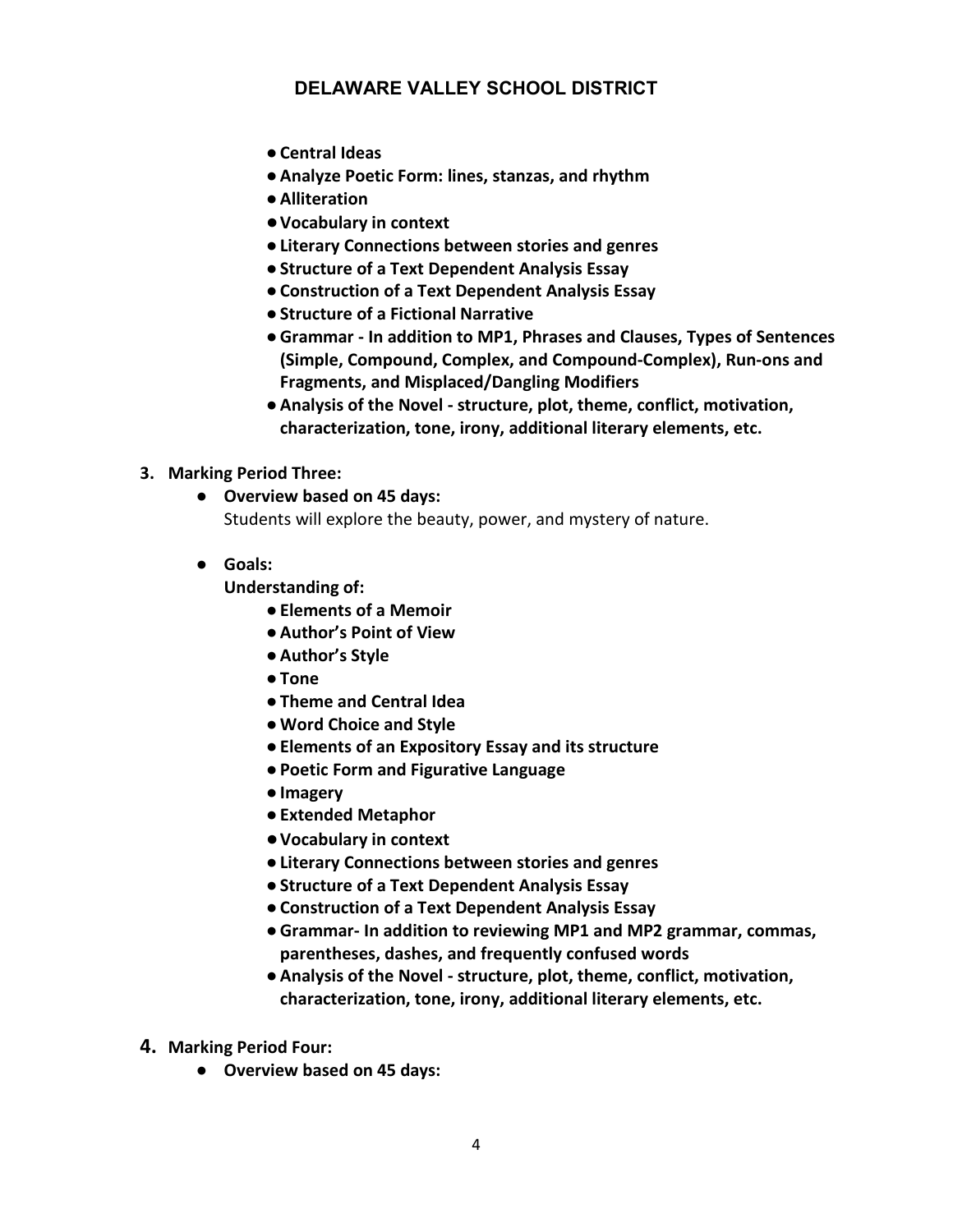Students will explore how things in life are not always how people perceive them to be.

● **Goals:**

**Understanding of:**

- ●**Poetic Elements and Terminology: Rhyme and Rhyme Scheme, Figurative Language, Sonnet, Meter, and Theme**
- ●**Central Ideas in Nonfiction Articles**
- ●**Text Features in Nonfiction Articles**
- ●**Summarizing fiction and nonfiction pieces**
- ●**Elements of a Drama**
- ●**Inferences**
- ●**Characterization**
- ●**Irony**
- ●**Vocabulary in context**
- ●**Literary Connections between stories and genres**
- ●**Structure of a Text Dependent Analysis Essay**
- ●**Construction of a Text Dependent Analysis Essay**
- ●**Grammar‐ In addition to the review of MP1, MP2, and MP3 grammar, active and passive voice, apostrophes, predicate nouns and adjectives, and direct and indirect objects**
- ●**Analysis of the Novel: structure, plot, theme, conflict, characterization, additional literary elements, etc.**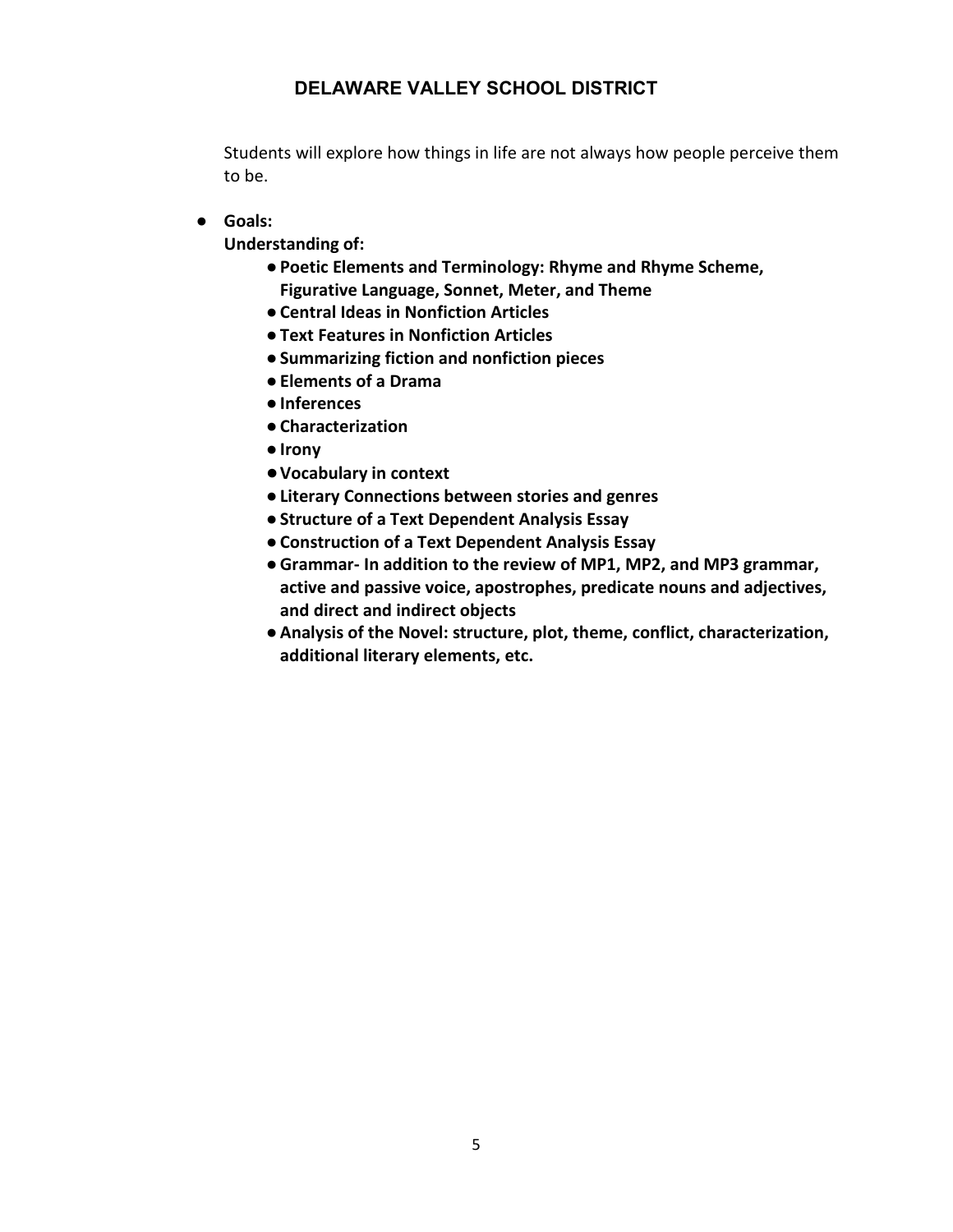# **Big Ideas**

**Big Ideas are either to be listed here with the unit designated to which they pertain, or they may be included in the unit(s) to which they pertain.** 

- **Effective readers use appropriate strategies to construct meaning. (Unit 1, 2, 3 and 4)**
- **Critical thinkers actively and skillfully interpret, analyze, evaluate, and synthesize information. (Unit 1, 2, 3 and 4)**
- **An expanded vocabulary enhances one's ability to express ideas and information. (Unit 1, 2, 3 and 4)**
- **Audience and purpose influence the writer's choice of organizational pattern, language, and literacy techniques. (Unit 1, 2, 3 and 4)**
- **Rules of grammar and convention of language support clarity of communications between writers/speakers, and readers/listeners. (Unit 1, 2, 3 and 4)**
- **Effective research requires multiple sources of information to gain or expand knowledge. (Unit 2 and 4)**
- **Active listeners make meaning from what they hear by questioning, reflecting, responding and evaluating. (Unit 1, 2, 3 and 4)**
- **Effective speakers prepare and communicate messages to address the audience and purpose. (Unit 2 and 4)**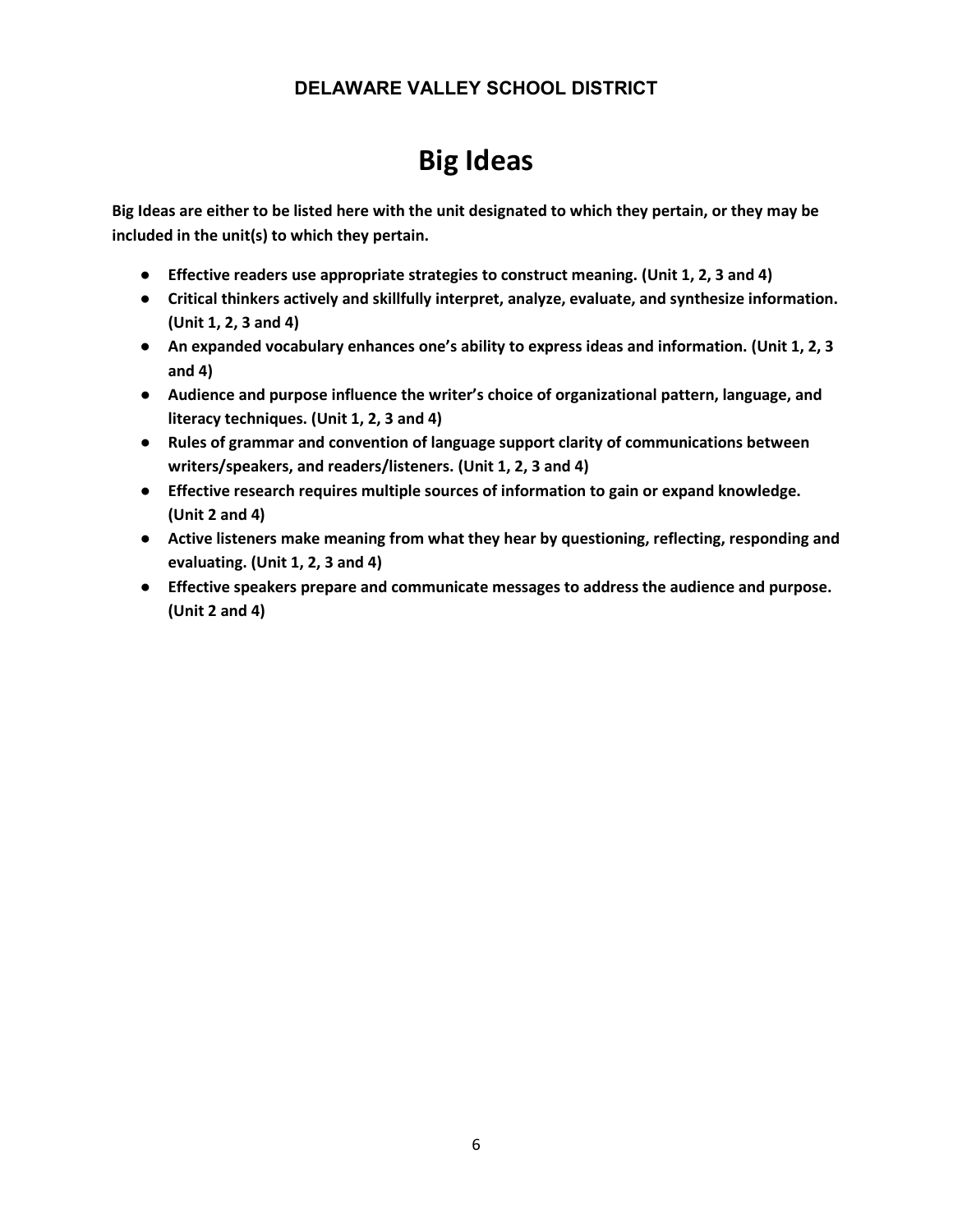# **Curriculum Plan**

#### **Unit:** Collection #4 Risk and Exploration **Marking Period:** 1

**Standards (by number):** CC.1.2.7.A, CC. 1.2.7.B, CC.1.2.7.C, CC.1.2.7.D, CC.1.2.7F, CC.1.2.7.G, CC.1.2.7.H, CC.1.2.7 I, CC.1.2.8.J, CC.1.2.8.K, CC.1.2.8.L, CC.1.3.7.A, CC.1.3.7.B, CC.1.3.7E, CC.1.3.7.F, CC.1.3.7.I, CC.1.3.7.J, CC.1.3.7K, CC. 1.4.7.G, CC.1.4.7.H, CC.1.4.7.I, CC.1.4.7.J, CC.1.4.7.K, CC.1.4.7.L, CC.1.4.7.S, CC.1.4.7.T, CC.1.4.7.U, CC.1.4.7.V, CC.1.4.7.W, CC.1.4.7.X, CC.1.5.7.A, CC.1.5.7.B, CC.1.5.7.C, CC.1.5.7.D, CC.1.5.7.E. CC.1.5.7.F, CC.1.5.7.G

**Anchors:** E07.A‐K.1, EO7.A‐C.2, E07.A‐V.4, E07.B‐K.1, E07.B‐C.2, E07.B‐V.4, E07.B‐C.3, E07.E.1, E07.D.2, E07.E.1, E07.D.1, E07.D.1

**Eligible Content:** E07.A‐K.1.1.2, E07.A‐K.1.1.1, E07.A‐K.1.1.3, EO7.A‐C.2.1.2, E07.A‐C.2.1.3, E07.A‐V.4.1.1, E07.A‐V.4.1.2, E07.B‐K.1.1.2, E07.B‐K.1.1.1, E07.B‐K.1.1.3, E07.B‐C.2.1.1, E07.B‐ V.4.1.1, E07.B‐ V.4.1.2, E07.B‐C.2.1.3, E07.B‐C.3.1.1, E07.B‐C.3.1.2, E07.C.1.1.1, E07.C.1.1.2, E07.C.1.1.4, E07.D.2.1.1, E07.D.2.1.2, E07.D.2.1.3, E07.D.2.1.4, E07.D.2.1.5, E07.E.1.1.4, E07.E.1.1.5, E07.D.1.1.1, E07.D.1.1.2, E07.D.1.1.3, E07.D.1.1.4, E07.D.1.1.5, E07.D.1.1.6, E07.D.1.1.7, E07.D.1.1.8, E07.D.1.1.9, E07.D.1.2.1, E07.D.1.2.2, E07.D.1.2.3, E07.D.1.2.4, E07.E.1.1.1, E07.E.1.1.2, E07.E.1.1.3, E07.E.1.1.4, E07.E.1.1.5, E07.E.1.1.6

**Overview:** In Collection 4, students will encounter individuals who must confront a compelling question: How far is too far? Through this collection, students will study central ideas, author's claims, arguments, tone, structure, and author's purpose. Students will also learn about poetic structure, rhyme and sound devices, and their effects. Students will read and analyze a variety of genres as well as produce mini TDAs and a text dependent analysis essay.

#### **Goals:**

#### **Students will:**

- Trace and evaluate an argument
- Identify tone and evaluate the reasoning used to support a claim
- Analyze the structure of an informational text and paraphrase central ideas and details
- Identify cause-and-effect patterns of organization
- Draw conclusions from the text and graphics
- Identify and analyze how imagery and extended metaphor can express a message
- Identify features of an author's style and make inferences using textual details and their own knowledge
- Analyze a poem's form and identify theme
- Produce clear and coherent writing
- Develop and strengthen writing
- Write routinely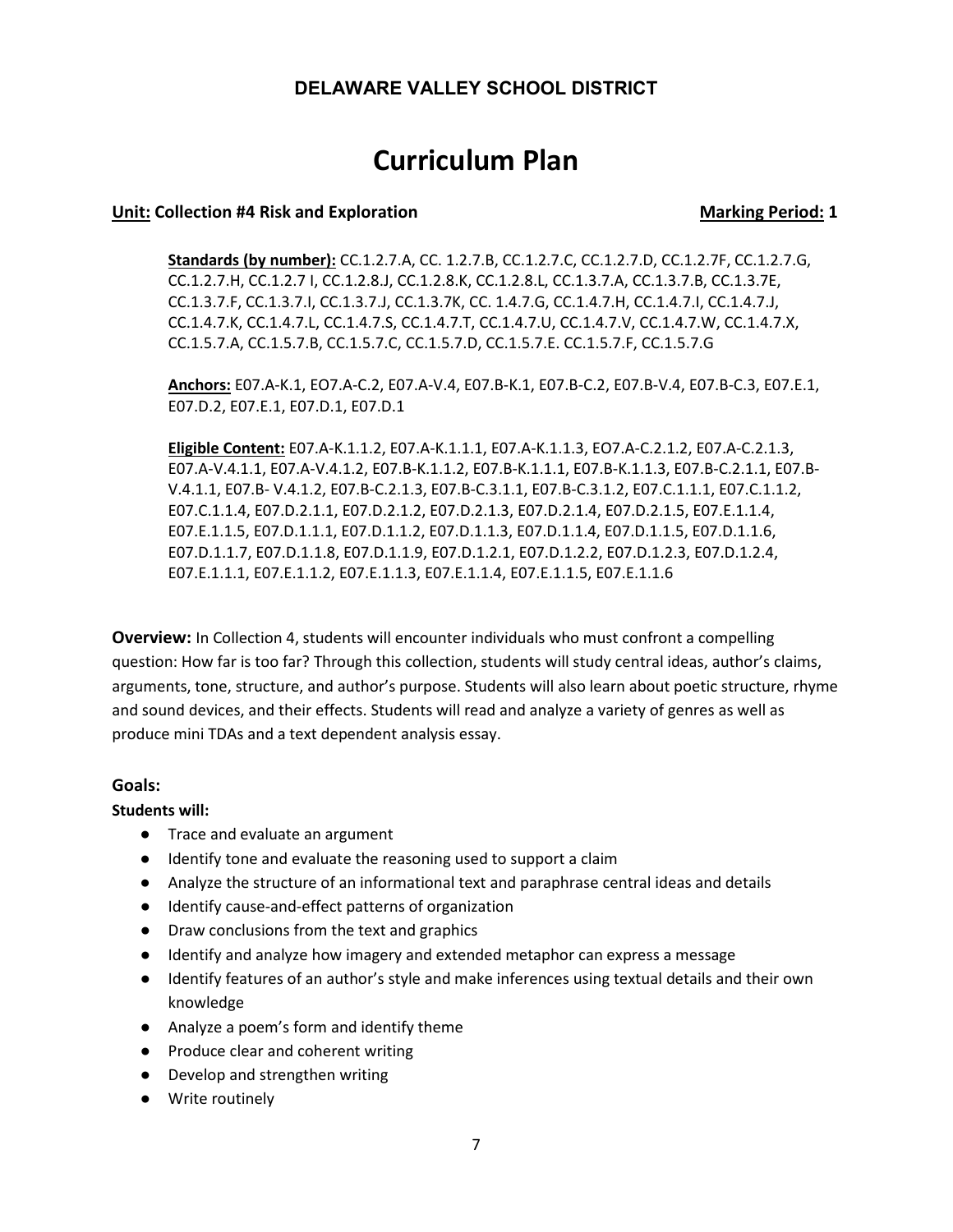- Engage in collaborative discussions
- Identify and use Parts of Speech, Subject-Verb Agreement, Verb Tense (Consistency and Correct Shifts), and Pronoun- Antecedent Agreement
- Write a text dependent analysis essay
- Write mini TDA writing assignments

#### **Objectives:**

**Students will:**

- **Cite textual evidence (DOK 3)**
- **Analyze the impact of word choice on meaning and tone (DOK 1, 3, and 4)**
- **Analyze the structure an author uses to organize a text (DOK 1 and 4)**
- **Determine an author's purpose (DOK 2)**
- **Delineate a speaker's argument and specific claims, evaluating the soundness of reasoning and the relevance of evidence (DOK 3)**
- **Determine central ideas in a text (DOK 2)**
- **Assess an author's claims and reasoning (DOK 3)**
- **Determine a theme (DOK 1 and 2)**
- **Analyze how a poem's form or structure contributes to its meaning (DOK 1, 2, and 4)**
- **Analyze interactions between ideas in a text (DOK 4)**
- **Analyze organizational structure (DOK 2 and 4)**
- **Analyze the impact of rhymes and other repetitions of sounds on a verse or stanza of a poem (DOK 1 and 4)**
- **Analyze how a poem's form contributes to its meaning (DOK 2 and 4)**
- **Determine meanings of words and phrases as they are used in the text (DOK 2)**
- **Use context clues to ascertain the meaning of a word or phrase (DOK 3)**
- **Write analysis and mini TDAs (DOK 4)**
- **Write arguments (DOK 4)**
- **Practice identifying and using Parts of Speech Review, Subject-Verb Agreement, Verb Tense (Consistency and Correct Shifts), and Pronoun- Antecedent Agreement (DOK 1, 2, and 4)**

#### **Core Activities and Corresponding Instructional Methods:**

- 1. Nonfiction Analysis: Close Reader-- "Stinging Tentacles offer Hint of Oceans' Decline" by Elisabeth Rosenthal, Close Reader‐‐"Is Space Exploration Worth the Cost?" by Joan Vernikos, Anchor Text‐‐ "Remarks at the Dedication of the Aerospace Medical Health Center" by John F. Kennedy, and Textbook-- "Why Exploring the Ocean is Mankind's Next Giant Leap" by Philippe Cousteau
	- a. Students will be taught the reading strategy of text annotation/talking to the text (T2T). This will become second nature as we proceed through the year. Students will talk to the text for everything we read.
		- i. Through T2T, students will learn to locate main ideas, make inferences, chunk the text, make predictions, restate/paraphrase and summarize, make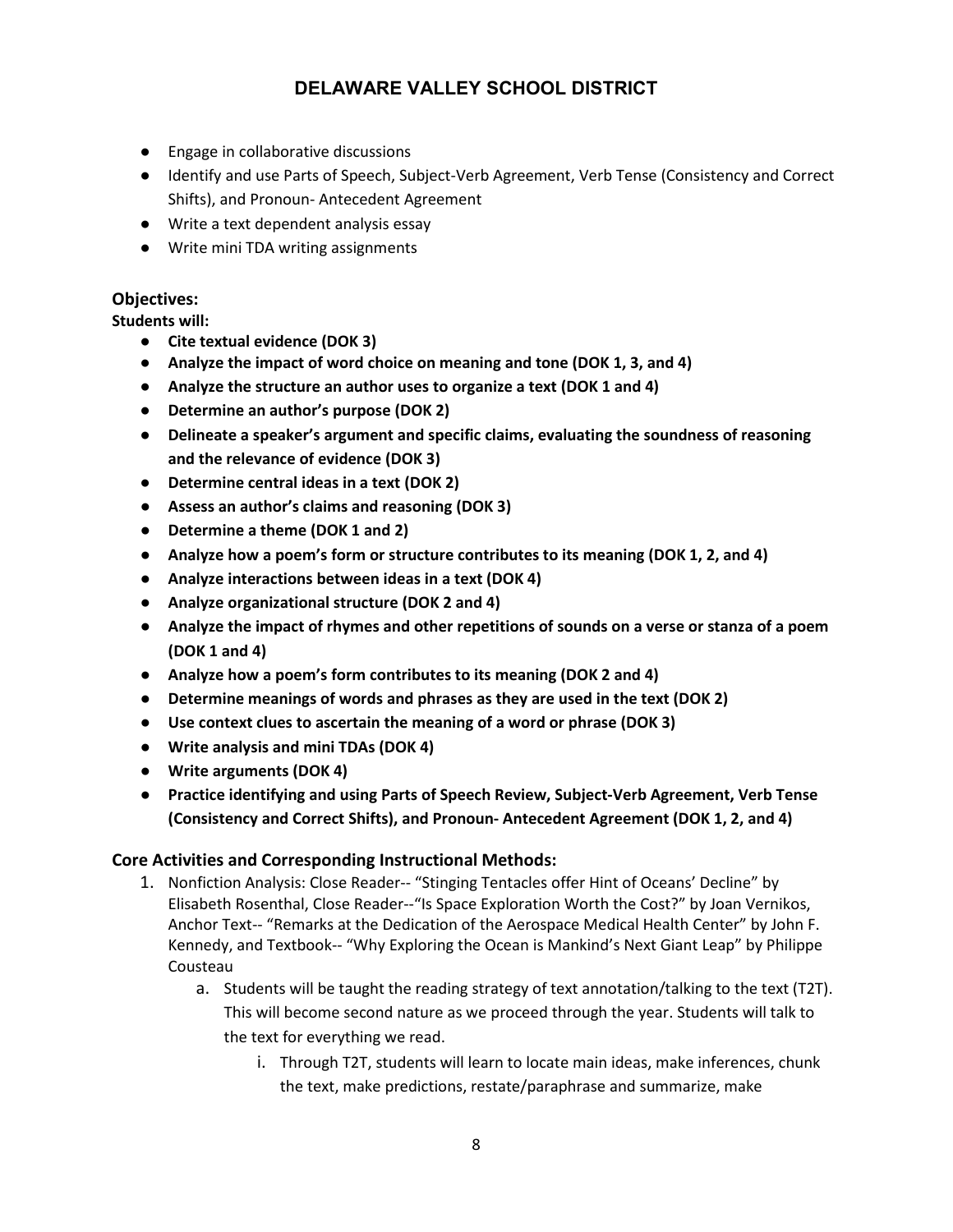connections (historical, personal, etc.), utilize context clues and word analysis (roots, prefixes, and suffixes) to determine the meaning of unknown words.

- ii. Step 1 Model text annotation/T2T with "Stinging Tentacles offer Hint of Oceans' Decline," and "Is Space Exploration Worth the Cost?" to teach text annotating skills.
- iii. Step 2 ‐ Students will explore the analyzing the text questions at the end of "Remarks at the Dedication of the Aerospace Medical Health Center" and "Why Exploring the Ocean is Mankind's Next Giant Leap" as a basis for discussion and Assessment.
- iv. Step 3 ‐ Students will write a short response (Miniature TDA) for "Stinging Tentacles offer Hint of Oceans' Decline" and "Is Space Exploration Worth the Cost?" (Common Mini‐TDA - located in public file).
- b. Discuss the way in which the author uses certain textual elements to advance his/her purpose. After identifying examples of elements, the discussion will focus on the "why" (Why does the author choose the element and/or device?) and "how" (How does the element and/or device advance the author's purpose?).
- c. Support assumptions with textual evidence.
- d. Make predictions based on the text details.
- e. Make inferences that are not directly stated in a piece of writing.
- f. Students will construct a TDA with the understanding of grade seven expectations.
- g. Presentation of Literary Terms ‐ Examination of literary and textual elements as they relate to nonfiction (audience; purpose; argument; reasons; evidence; counterarguments; claim; cause and effect; structure‐ headings and graphics).
- h. Students will create and present an argumentative debate for "Why Exploring the Ocean is Mankind's Next Giant Leap" (page 198- Performance Task)
- 2. Poetry Analysis: "Your World" by Georgia Douglas Johnson
	- a. Students will learn to identify poetic elements and literary terminology, making connections to author's purpose and effect. This will go on throughout the year.
	- b. Annotate poetry.
	- c. Focus on figurative language: extended metaphor; imagery; speaker; theme; form; rhyme scheme; stanza; meter; tone; free verse.
	- d. Students will explore the analyzing the text questions at the end of stories as a basis for discussion and assessment.
- 3. Write a Text Dependent Analysis Essay (Mini TDA)
	- a. For each text, either as a separate reinforcement activity or as part of an assessment used to drive instruction, students will work on TDA writing through miniature TDAs.
		- i. Outline / pre-write, edit, revise, publish essay, utilize PSSA TDA scoring rubric
	- b. TDA Writing modeling, exemplar deconstruction and analysis, and guided practice.
- 4. Write a Literary Analysis Essay (formal TDA ‐ diagnostic benchmark)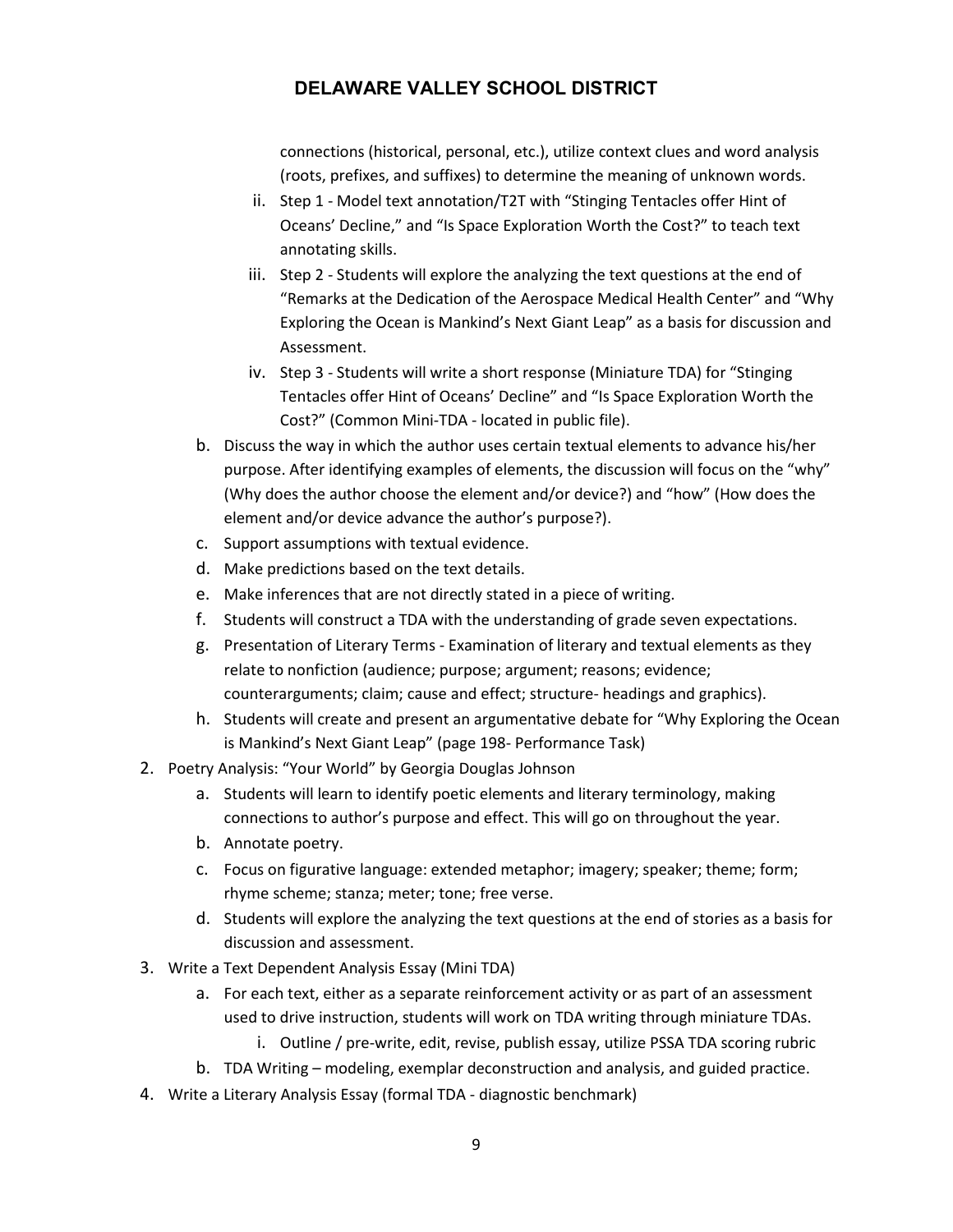- a. Take notes, reread "Is Space Exploration Worth the Cost?", analyze both texts, outline/pre‐write, edit, revise, publish essay, utilize PSSA TDA scoring rubric
- b. Analyze model text, dissect scoring rubric, determine a topic, formulate ideas, prewrite, organize ideas, consider purpose and audience, draft essay, edit and revise essay
- c. Introduction to literary analysis essay writing Focus on the process of writing as students create a five-paragraph essay that connects to marking period four themes. Through the use of guided practice and exemplars and student models for deconstruction, students will be exposed to the expectations of seventh grade PSSA standards (introduction, body, conclusion, thesis, transitions, topic sentences, clincher sentences, etc.).
	- i. Note: This first full common TDA based on "Is Space Exploration Worth the Cost?" will be utilized for benchmarking and teaching purposes. Students will produce this TDA without teacher assistance and teachers will use the data from this TDA to determine student strengths and weaknesses and develop a plan. Once the initial TDA is written, teachers will use it as a teaching tool and will write additional mini TDAs.
- d. Utilizing data from the first TDA benchmark, teachers will create lessons to address strengths and weaknesses as they instruct students in the art of TDA writing.
- 5. Independent novel reading and collaborative novel analysis: *Ender's Game* by Orson Scott Card
	- a. Levels of Questioning ‐ Direct instruction and modeling
		- i. Students will participate in a Socratic Seminar using level two questions.
	- b. Review of plot: exposition, rising action, climax, falling action, resolution; internal and external conflict; setting; suspense; characters; character motivation; point of view: first, third limited, third omniscient; theme; diction; inferencing
	- c. Additional student‐centered activities, to be determined by the PLC team, will occur with this novel.
	- d. Administer the assessment for the novel, which will include multiple choice questions and a writing component
- 6. Vocabulary Activities
	- a. Direct instruction and practice from common teacher created materials based on the following selections in the *Collections* textbook:
		- i. "Remarks at the Dedication of the Aerospace Medical Health Center"
		- ii. "Why Exploring the Ocean is Mankind's Next Giant Leap"
	- b. Provide modeling for students to determine and clarify the meaning of unknown and multiple meaning words and phrases based on close reading, context, and content

c. Use content vocabulary in context to illustrate how meaning develops via author's or speaker's diction and tone.

- 7. PSSA Preparation
	- a. Study Island activities ‐ individual and group practice on grade seven skills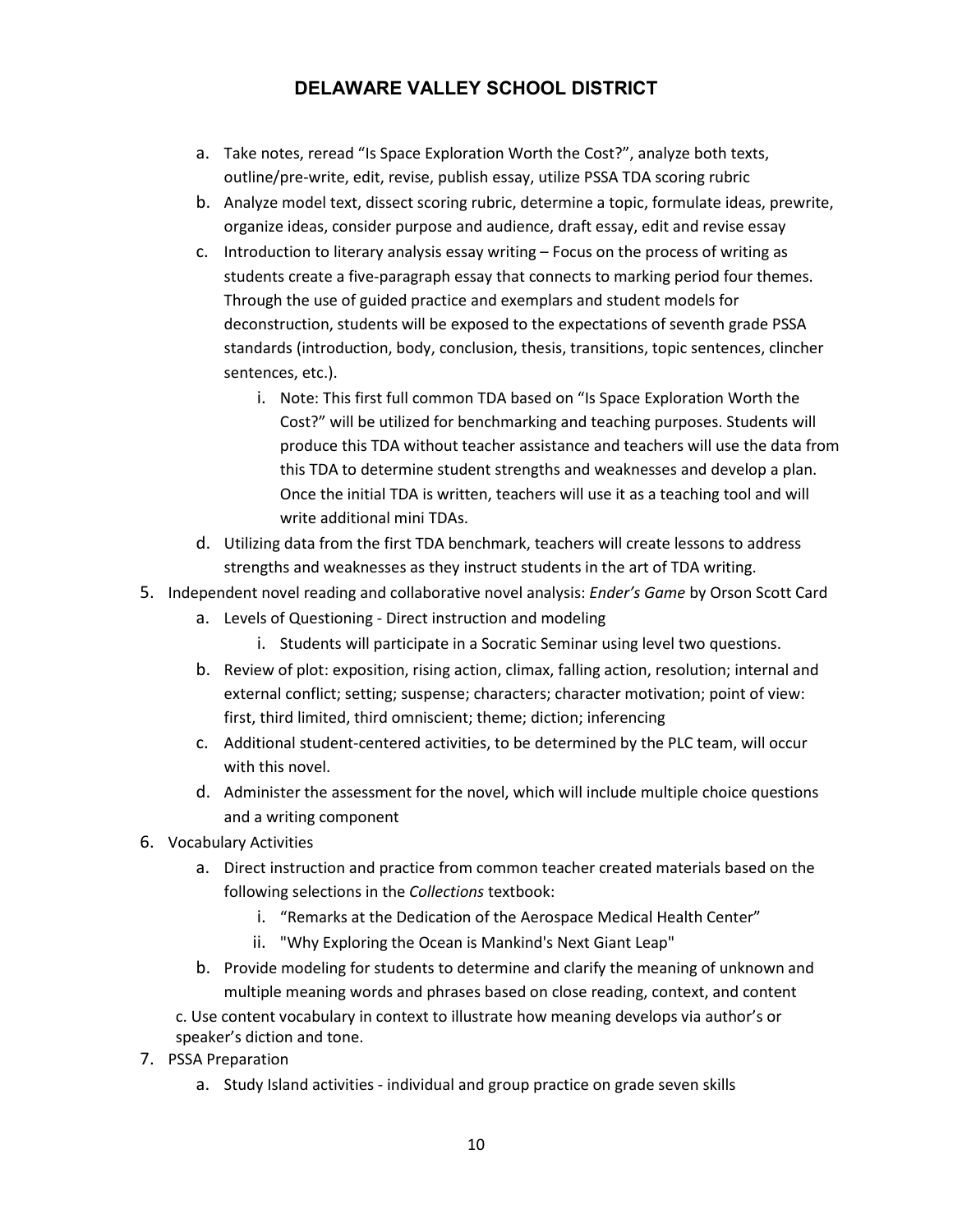- b. PSSA Activities ‐ to be determined by data from classroom assessments and district benchmarks
- c. PSSA Vocabulary ‐ Direct instruction, discussion, application and review of applicable PSSA vocabulary (utilize PSSA Glossary of Terms)
- 8. Grammar Review‐‐Parts of Speech Review, Subject-Verb Agreement, and Verb Tense (Consistency and Correct Shifts).

#### **Assessments:**

#### o **Diagnostic:**

- Common Assessment: Vocabulary Activities teacher created vocabulary materials based on selections in the *Collections* textbook.
- Benchmarks will be administered according to district and department plan. This may include CDT and/or the previous year's PSSA. STAR may be used in addition as part of the benchmark process.
- Literary Analysis Essay (formal TDA diagnostic benchmark) Throughout the process, this will become formative as well.

#### o **Formative:**

- Grammar Assessments (i.e., quizzes, graded exercises and activities, etc.) to be placed in the 5% category for each skill taught.
- PSSA Skills Assessments including, but not limited to
	- Common Assessment: PSSA Vocabulary Assessment(s)
	- Common Assessment: Practice PSSA Activities (Study Island)
	- Additional Differentiated PSSA Practice to address individual needs
- Common Assessment: "Stinging Tentacles offer Hint of Oceans' Decline" Close Reader Writing Prompt (mini‐TDA) -- (Common Mini‐TDA - located in public file).
- Common Assessment: "Is Space Exploration Worth the Cost?" Close Reader Writing Prompt (mini-TDA) -- (Common Mini-TDA - located in public file).
- Common Assessment: "Remarks at the Dedication of the Aerospace Medical Health Center" Enhanced Selection Test
- Common Assessment: "Why Exploring the Ocean is Mankind's Next Giant Leap" Enhanced Selection Test
- **Common Assessment: Vocabulary Quizzes** 
	- "Why Exploring the Ocean is Mankind's Next Giant Leap"
	- "Remarks at the Dedication of the Aerospace Medical Health Center"
- **Novel Discussion Circles**
- Additional Formative Assessments as determined by student need in an effort to attain mastery (to be discussed by the PLC team)

#### o **Summative:**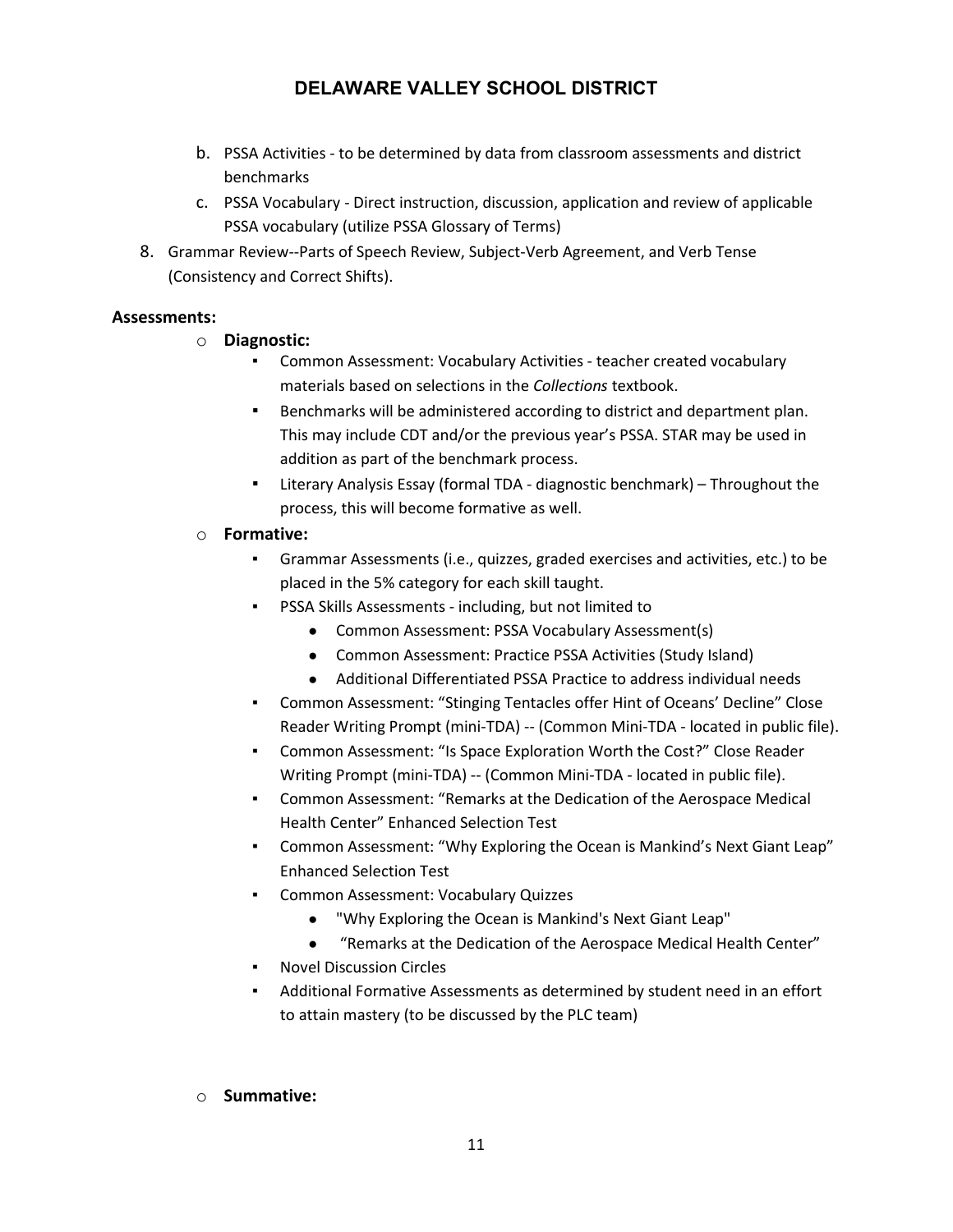- Common Assessment: "Is Space Exploration Worth the Cost?" Close Reader Writing Prompt (Full TDA) -- Will be an extension on the mini-TDA prompt
- Common Assessment: Mid-Way Grammar Test and End of Marking Period Grammar Test
- Common Assessment: Enhanced Collection Test
- Common Assessment: Enhanced Novel Assessment on *Ender's Game* (will include multiple choice and a writing component)

#### **Extensions:**

- Science Article -- "Living in the Dark" by Cheryl Bardoe
	- a. Students will demonstrate understanding of text annotation/talking to the text (T2T). Through T2T / text annotation, students will learn to locate main ideas, make inferences, chunk the text, make predictions, restate/paraphrase and summarize, make connections (historical, personal, etc.), utilize context clues and word analysis (roots, prefixes, and suffixes) to determine the meaning of unknown words.
		- i. Step 1 ‐ Students will model text annotation/T2T with "Living in the Dark" to demonstrate text annotating skills.
		- ii. Step 2 ‐ Students will explore the analyzing the text questions at the end of "Living in the Dark"" as a basis for discussion and assessment
	- b. Analyze Structure: Cause and Effect Relationships
	- c. Analyze Technical Meanings
	- d. Determine Central Ideas and Details
	- e. Analyze Language
	- f. Vocabulary Strategy: Greek Roots
	- g. Language Conventions: Verbal Phrases
	- h. Cite Text Evidence
- Nonfiction Analysis: Close Reader Text-- "Teenagers and New Technology" by Andres Padilla-Lopez
	- i. Students will be taught the reading strategy of text annotation/talking to the text (T2T). This will become second nature as we proceed through the year. Students will talk to the text for everything we read.
		- i. Through T2T, students will learn to locate main ideas, make inferences, chunk the text, make predictions, restate/paraphrase and summarize, make connections (historical, personal, etc.), utilize context clues and word analysis (roots, prefixes, and suffixes) to determine the meaning of unknown words.
		- ii. Step 1 Model text annotation/T2T with "Teenagers and New Technology" to teach text annotating skills.
		- iii. Step 2 Students will write a short response (Miniature TDA) for "Teenagers and New Technology." (Common Mini‐TDA - located in public file).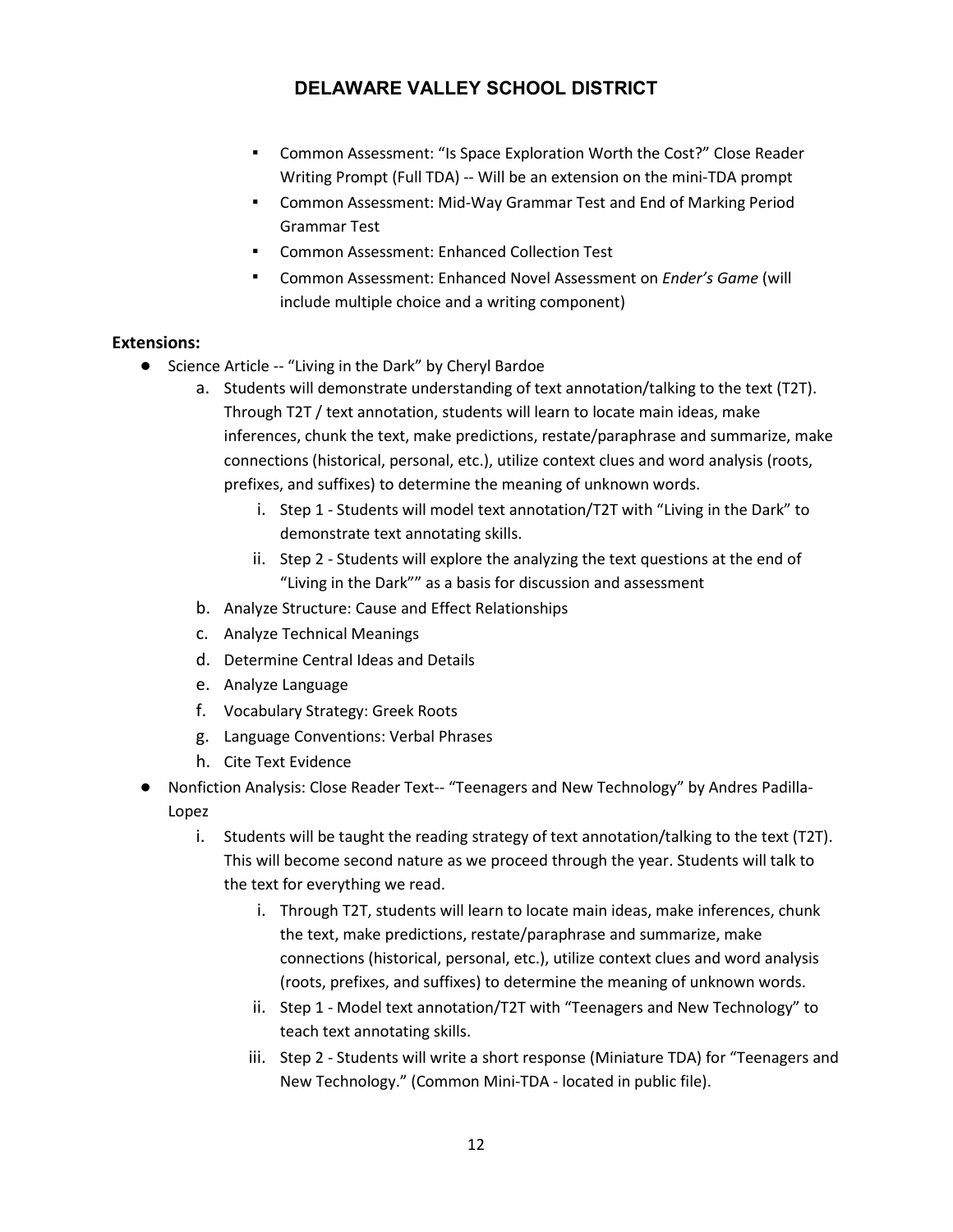- j. Discuss the way in which the author uses certain textual elements to advance his/her purpose. After identifying examples of elements, the discussion will focus on the "why" (Why does the author choose the element and/or device?) and "how" (How does the element and/or device advance the author's purpose?).
- k. Support assumptions with textual evidence.
- l. Make predictions based on the text details.
- m. Make inferences that are not directly stated in a piece of writing.
- n. Students will construct a TDA with the understanding of grade seven expectations.
- o. Presentation of Literary Terms ‐ Examination of literary and textual elements as they relate to nonfiction (audience; purpose; argument; reasons; evidence; counterarguments; claim; cause and effect; structure‐ headings and graphics).
- Additional, more challenging text dependent analysis essays
- Additional text analysis from close reader
- Additional, more challenging grammar activities
- Additional, more challenging vocabulary activities
- Additional, more challenging novels

#### **Correctives:**

- Teacher/student conferencing to improve writing skills
- Study Island additional practice
- Additional opportunities for revision and practice with more simplistic assignments and more accessible literature

#### **Materials and Resources:**

- Internet
- Collections Textbook
- Teacher created vocabulary materials based on selections in the *Collections* textbook.
- *Ender's Game* by Orson Scott Card
- *Ender's Game* Film
- Study Island
- CDT
- PSSA Adapted Scoring Rubrics
- Video Links from History Channel, A&E, and Channel 1 New
- Socratic Seminar Rubric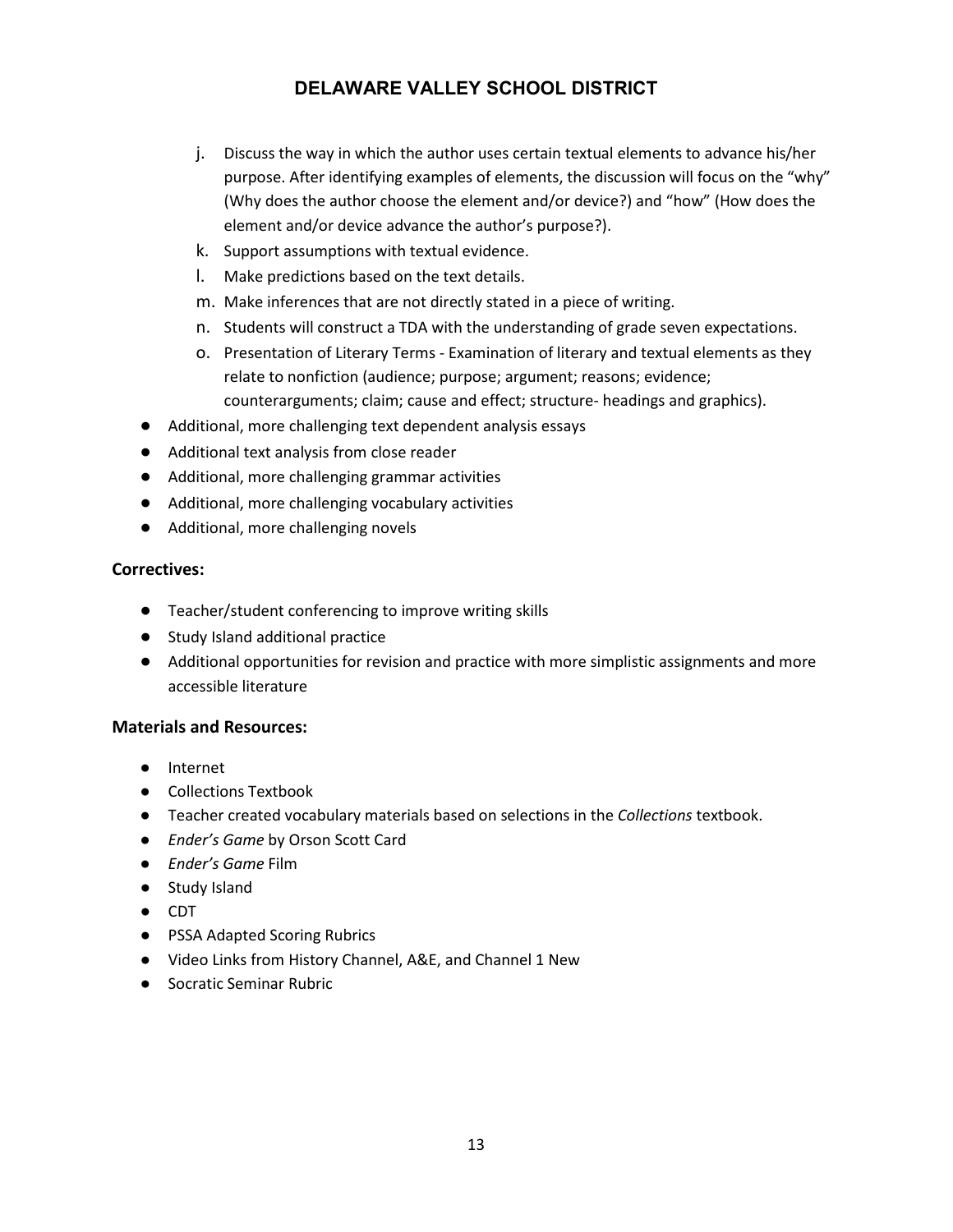# **Curriculum Plan**

#### **Unit: Collection #1 Bold Actions Marking Period: 2 Marking Period: 2**

**Standards (by number):** CC.1.2.7.A, CC. 1.2.7.B, CC.1.2.7.C, CC.1.2.7.D, CC.1.2.7.E, CC.1.2.7F, CC.1.2.7.H, CC.1.2.8.J, CC.1.2.8.K, CC.1.2.8.L, CC.1.3.7.A, CC.1.3.7.B. CC.1.3.7.C, CC1.3.7D, CC1.3.7E, CC1.3.7H, CC.1.3.7.F, CC.1.3.7.I, CC.1.3.7.J, CC.1.3.7K, CC. 1.4.7.G, CC.1.4.7.H, CC.1.4.7.I, CC.1.4.7.J, CC.1.4.7.K, CC.1.4.7.L, CC.1.4.7.M, CC1.4.7.N, CC.1.4.7.O, CC.1.4.7.P, CC.1.4.7.Q, CC.1.4.7.R, CC.1.4.7.S, CC.1.4.7.T, CC.1.4.7.U, CC.1.4.7.V, CC.1.4.7.W,CC.1.4.7.X, CC.1.5.7.A, CC.1.5.7.B, CC.1.5.7.C, CC.1.5.7.D, CC.1.5.7.E. CC.1.5.7.F, CC.1.5.7.G

**Anchors:** E07.B‐K.1, E07.B‐C.2, E07.B-V.4, E07.A‐K.1, E07.A-C.2, E07.A-C.3, E07.A‐V.4, E07.E.1, E07.D.2, E07.D.1, E07.D.1, E07.D.1

**Eligible Content:** E07.B‐K.1.1.2, E07.B‐K.1.1.1, E07.B‐K.1.1.3, E07.B‐C.2.1.1, E07.B‐C.2.1.2, E07.B-V.4.1.1, E07.B‐V.4.1.2, E07.B‐C.2.1.3, E07.A‐K.1.1.2, E07.A‐K.1.1.1, E07.A‐K.1.1.3, E07.A-C.2.1.1, E07.A-C2.1.2, E07.A‐C.2.1.3, E07.A-C.3.1.1, E07.A‐V.4.1.1, E07.A‐V.4.1.2, E07.C.1.1.1, E07.E.1.1.1, E07.C.1.1.2, E07.E.1.1.2, E07.C.1.1.3, E07.C.1.1.5, E07.E.1.1.3,E07.E.1.1.6, E07.C.1.1.4, E07.D.2.1.1, E07.D.2.1.2, E07.D.2.1.3, E07.D.2.1.4,E07.D.2.1.5, E07.E.1.1.4, E07.E.1.1.5, E07.D.1.1.1, E07.D.1.1.2, E07.D.1.1.3, E07.D.1.1.4, E07.D.1.1.5, E07.D.1.1.6, E07.D.1.1.7, E07.D.1.1.8, E07.D.1.1.9, E07.D.1.2.1, E07.D.1.2.2, E07.D.1.2.3, E07.D.1.2.4, E07.C.1.3.1, E07.C.1.3.2, E07.C.1.3.4, E07.C.1.3.3, E07.C.1.3.5, E07.D.2.1.1, E07.D.2.1.2,E07.D.2.1.3, E07.D.2.1.4, E07.D.2.1.5, E07.E.1.1.5, E07.E.1.1.6

**Overview:** In this collection, students will explore what it means to face challenges fearlessly, even if it means failing in the attempt. Students will learn inferences, comparing and contrasting skills, elements of a myth, theme, plot, and the effect of sounds. Students will read and analyze narrative genres as well as produce a text dependent analysis essay, miniature TDAs, and a fictional narrative project.

#### **Goals:**

Students will:

- Identify and analyze an author's point of view and purpose
- Identify the central idea of a passage and how the structure supports it
- Identify, analyze, and make inferences about the elements of plot in a short story
- Analyze the elements of a myth and to determine two or more themes
- Identify, analyze, and make inferences about the elements of plot in a short story
- Analyze how the use of repetitions of sounds emphasize ideas and meaning in a poem
- Produce clear and coherent writing
- Develop and strengthen writing
- Write routinely
- Engage in collaborative discussions
- Gain strategies in order to determine key vocabulary words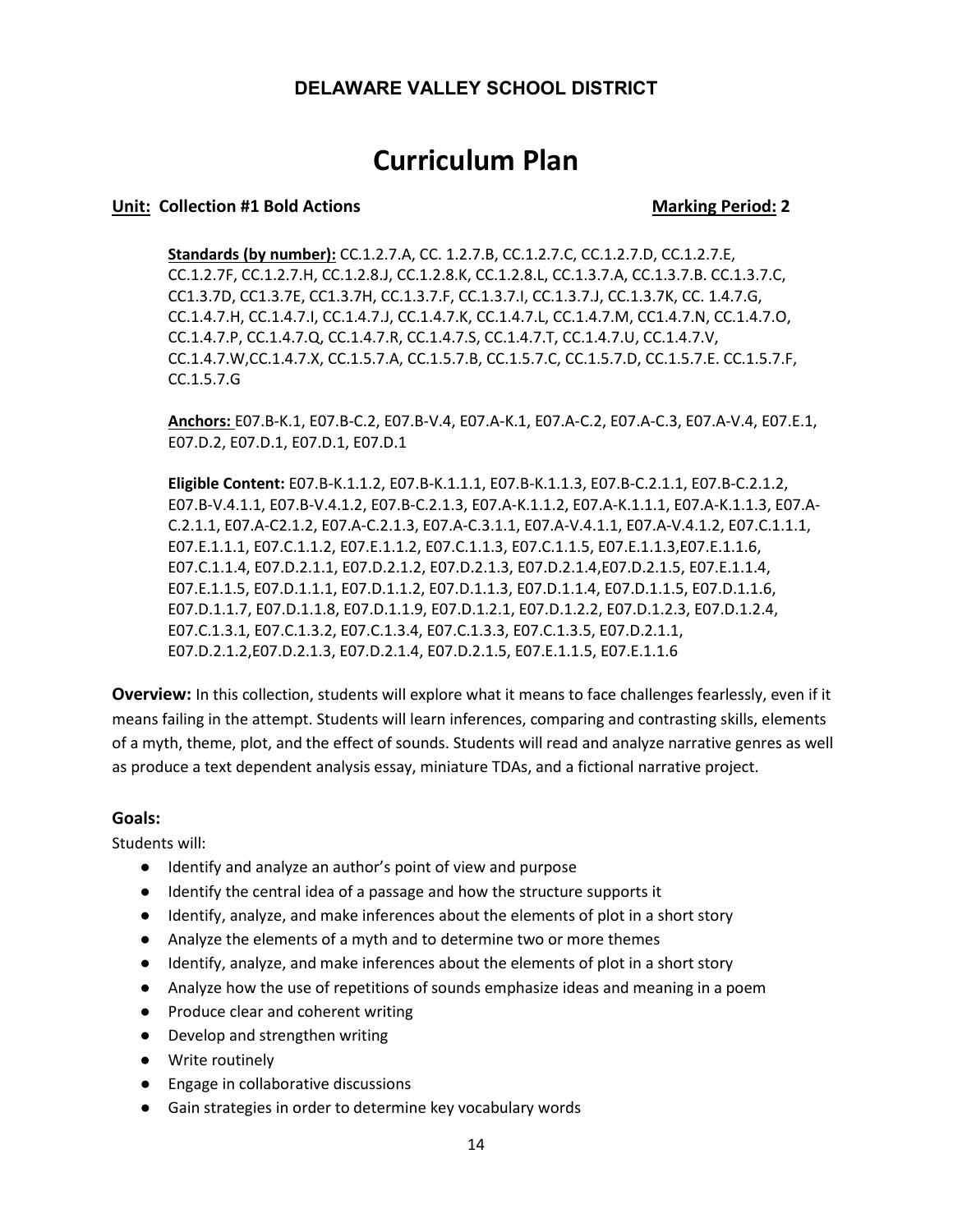- Identify and use Phrases and Clauses, Types of Sentences (Simple, Compound, Complex, and Compound-Complex), Run-ons and Fragments, and Misplaced/Dangling Modifiers
- Write a text dependent analysis essay
- Create a fictional narrative project
- Write mini TDA writing assignments

#### **Objectives:**

Students will:

- Cite textual evidence (DOK 3)
- Analyze how elements of a story interact (DOK 1 and 4)
- Determine central ideas and details (DOK 2)
- Trace and evaluate an argument (DOK 3 and 4)
- Analyze interactions between individuals, events, and ideas (DOK 1 and 4)
- Analyze the structure an author uses to organize a text (DOK 1, 2, and 4)
- Determine an author's point of view or purpose (DOK 3)
- Analyze how two or more authors write about the same topic (DOK 3 and 4)
- Determine a theme and analyze its development (DOK 1, 2, and 4)
- Analyze the use of alliteration to emphasize ideas and meaning in a poem (DOK 1, 3, and 4)
- Analyze how a poem's form contributes to its meaning (DOK 1, 2, and 4)
- Determine meanings of words and phrases as they are used in the text (DOK 2)
- Use context clues to ascertain the meaning of a word or phrase (DOK 3)
- Create narratives (DOK 4)
- Write arguments (DOK 4)
- Write an analysis and mini TDA writing assignments (DOK 4)
- Practice identifying and using Phrases and Clauses, Types of Sentences (Simple, Compound, Complex, and Compound-Complex), Run-ons and Fragments, and Misplaced/Dangling Modifiers (DOK 1, 2, and 4).

#### **Core Activities and Corresponding Instructional Methods:**

- 1. Essay Analysis: "Finding Your Everest" by Robert Medina
	- a. Students will continue to explore the reading strategy of text annotation/talking to the text (T2T). Through T2T / text annotation, students will learn to locate main ideas, make inferences, chunk the text, make predictions, restate/paraphrase and summarize, make connections (historical, personal, etc.), utilize context clues and word analysis (roots, prefixes, and suffixes) to determine the meaning of unknown words.
		- i. Step 1 Model text annotation/T2T as needed, gradually shifting to student modeling "Finding Your Everest" by Robert Medina to teach text annotating skills.
		- ii. Step 2 ‐ Students will explore the close reading notes and questions throughout the story as a basis for discussion and assessment.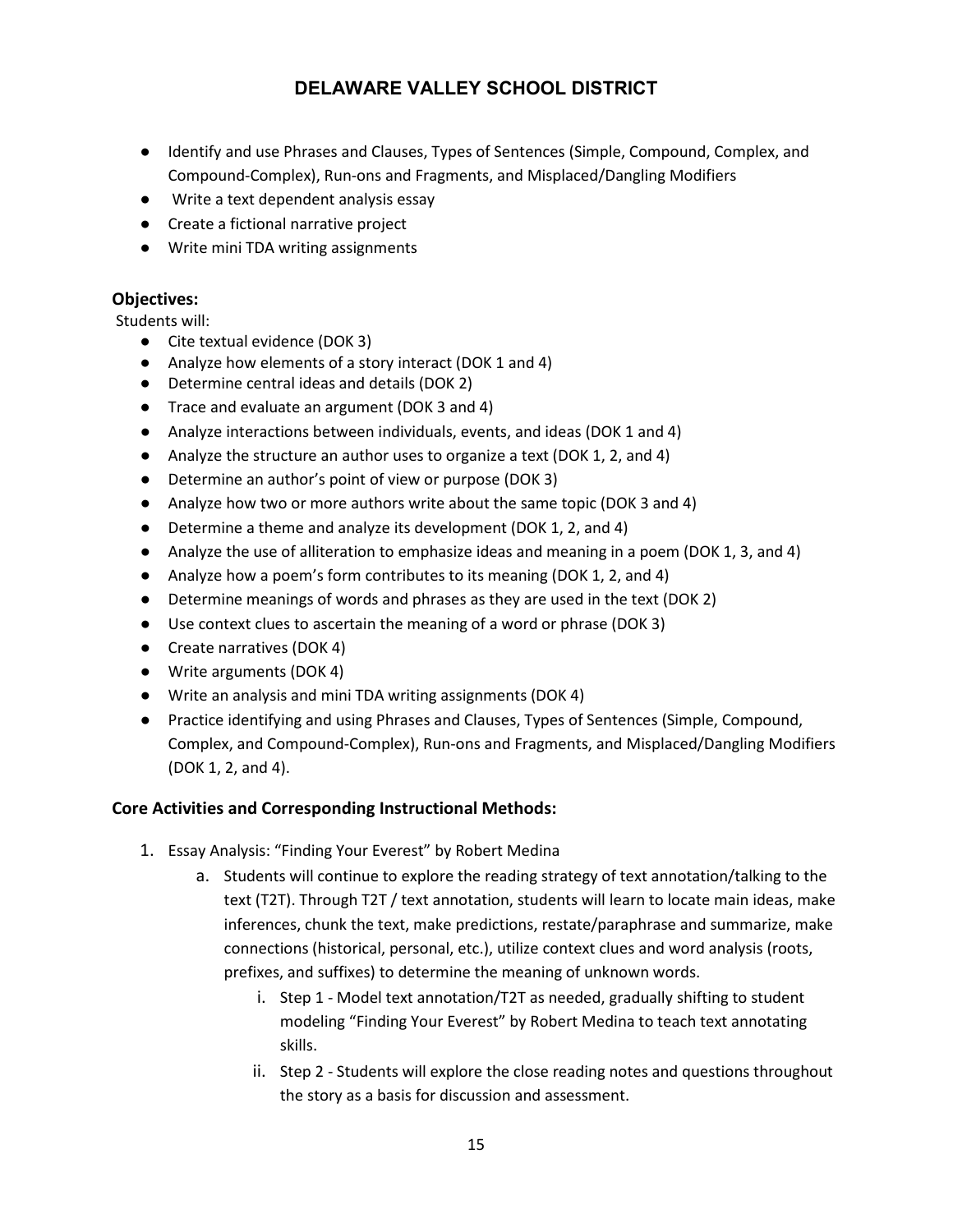- b. Discuss the way in which the author uses certain textual elements to advance his/her purpose. After identifying examples of elements, the discussion will focus on the "why" (Why does the author choose the element and/or device?) and "how" (How does the element and/or device advance the author's purpose?).
- c. Support assumptions with textual evidence.
- d. Make predictions based on the text details.
- e. Make inferences that are not directly stated in a piece of writing.
- f. Presentation of Literary Terms ‐ Examination of literary and textual elements as they relate to nonfiction (structure of an essay; central idea and supporting details; opinion and fact; purpose; claims).
- g. Students will write short response (miniature common TDA) -- (Common Mini‐TDA located in public file).
- 2. Short Story Analysis: Close Reader-- "Big Things Come in Small Packages" by Eleanora E. Tate, Close Reader Text‐‐ "Arachne" by Olivia E. Coolidge, and Anchor Text‐‐ "The Flight of Icarus" by Sally Benson
	- a. Students will be taught the reading strategy of text annotation/talking to the text (T2T). This will become second nature as we proceed through the year. Students will talk to the text for everything we read.
		- i. Through T2T, students will learn to locate main ideas, make inferences, chunk the text, make predictions, restate/paraphrase and summarize, make connections (historical, personal, etc.), utilize context clues and word analysis (roots, prefixes, and suffixes) to determine the meaning of unknown words.
		- ii. Step 1 Model text annotation/T2T as needed, gradually shifting to student modeling "Big Things Come in Small Packages" to teach text annotating skills.
		- iii. Step 2 Students will explore the analyzing the text questions at the end of "The Flight of Icarus" as a basis for discussion and assessment, or students will explore the close reading notes and questions throughout "Big Things Come in Small Packages" and "Arachne" as a basis for discussion and assessment.
	- b. Map out a story using Freytag's Pyramid. Identify key elements of the plot necessary for accurate summarization and story comprehension.
	- c. Discuss the way in which the author uses certain literary elements to advance his/her purpose. After identifying examples of elements, the discussion will focus on the "why" (Why does the author choose the element and/or device?) and "how" (How does the element and/or device advance the author's purpose?).
	- d. Support assumptions with textual evidence.
	- e. Make predictions based on the text details.
	- f. Make inferences that are not directly stated in a piece of writing.
	- g. Students will be taught the art of text dependent analysis writing and will construct a TDA as well as mini TDAs.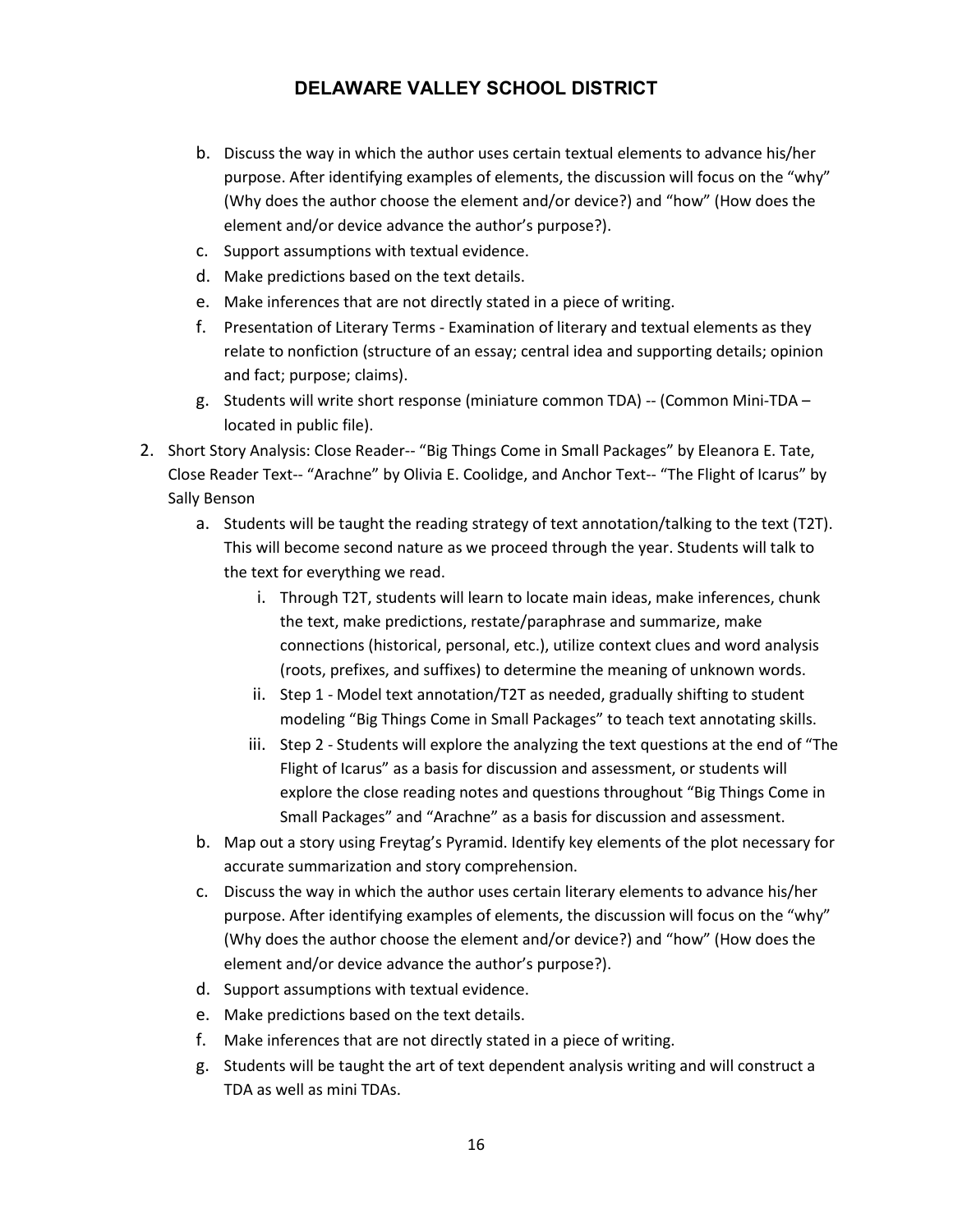- h. Presentation of Literary Terms and ‐ Examination of literary elements as they relate to fiction (plot: exposition, rising action, climax, falling action, resolution; internal and external conflict; setting; suspense; myth; theme; inferencing).
- 3. Poetry Analysis: "Icarus's Flight" by Stephen Dobyns
	- a. Students will learn to identify poetic elements and literary terminology, making connections to author's purpose and effect. This will go on throughout the year.
		- i. Annotate poetry.
		- ii. Focus on theme; form; line; stanza; alliteration; rhythm.
	- b. Students will explore the analyzing the text questions at the end of the story as a basis for discussion and assessment.
- 4. Create a Fictional Narrative Project
	- a. Analyze model text, dissect scoring rubric, determine a topic, formulate ideas, prewrite, organize ideas, consider purpose and audience, draft project, edit and revise project
- 5. Write a Text Dependent Analysis Essay and miniature TDAs
	- a. Take notes, reread the texts, analyze the texts, outline / pre‐write, edit, revise, publish essay, utilize PSSA TDA scoring rubric
	- b. For each text, either as a separate reinforcement activity or as part of an assessment used to drive instruction, students will work on TDA writing through miniature TDAs.
		- i. Outline / pre‐write, edit, revise, publish essay, utilize PSSA TDA scoring rubric
	- c. TDA Writing modeling, exemplar deconstruction and analysis, and guided practice.
- 6. Independent novel reading and collaborative novel analysis: *A Wrinkle in Time* by Madeleine L'engle
	- a. Levels of Questioning ‐ Direct instruction and modeling
		- i. Students will take part in an independent Socratic Seminar using level two questions.
	- b. Review of plot: exposition, rising action, climax, falling action, resolution; internal and external conflict; setting; suspense; characters; character motivation; point of view: first, third limited, third omniscient; theme; diction; inferencing.
	- c. Additional student‐centered activities, to be determined by the PLC team, will occur with this novel.
	- d. Administer the assessment for the novel, which will include multiple choice questions and a writing component
- 7. Vocabulary Activities
	- a. Direct instruction and practice from common teacher created materials based on the following selections in the *Collections* textbook.
		- i. "Flight of Icarus"/"Arachne"
		- ii. "Icarus's Flight"/"Big Things Come in Small Packages"
	- b. Provide modeling for students to determine and clarify the meaning of unknown and multiple meaning words and phrases based on close reading, context, and content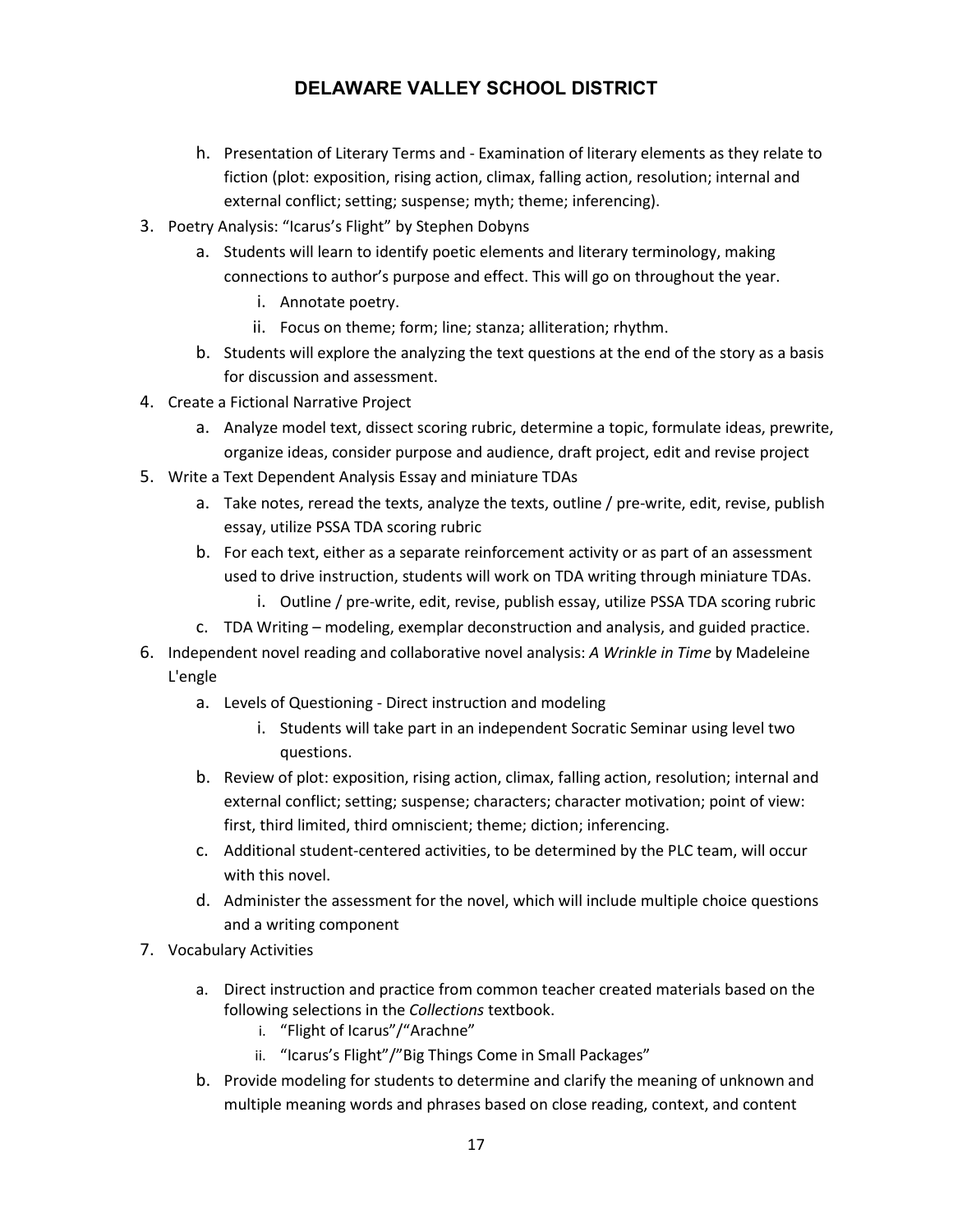- c. Use content vocabulary in context to illustrate how meaning develops via author's or speaker's diction and tone.
- 8. PSSA Preparation and Review
	- a. Study Island activities ‐ individual and group practice
	- b. PSSA Review Activities ‐ to be determined by data from classroom assessments and district benchmarks
	- c. PSSA Vocabulary ‐ Direct instruction, discussion, application and review of applicable PSSA vocabulary (utilize PSSA Glossary of Terms)
- 9. Grammar Review‐‐ Phrases and Clauses, Types of Sentences (Simple, Compound, Complex, and Compound-Complex), Run-ons and Fragments, and Misplaced/Dangling Modifiers

#### **Assessments:**

- o **Diagnostic:**
	- Common Assessment: Vocabulary Activities teacher created vocabulary materials based on selections in the *Collections* textbook.
- o **Formative:** 
	- Benchmarks will be administered according to district and department plan.
	- Grammar Assessments (i.e., quizzes, graded exercises and activities, etc.) to be placed in the 5% category for each skill taught.
	- PSSA Review Assessments including, but not limited to
		- Common Assessment: PSSA Vocabulary Assessment(s)
		- Common Assessment: Practice PSSA Activities (Study Island)
		- Additional Differentiated PSSA Practice to address individual needs
	- Common Assessment: "The Flight of Icarus" and "Icarus's Flight" Enhanced Selection Test
	- Common Assessment: "Finding Your Everest" Close Reader Writing Prompt (mini‐TDA) (Common Mini‐TDA - located in public file).
	- Common Assessment: "Big Things Come in Small Packages" Close Reader Writing Prompt (mini‐TDA) (Common Mini‐TDA - located in public file).
	- Common Assessment: "Arachne" Close Reader Writing Prompt (mini-TDA) (Common Mini‐TDA - located in public file).
	- Common Assessment: Vocabulary Quizzes
		- "Flight of Icarus"/"Arachne"
		- "Icarus's Flight"/"Big Things Come in Small Packages"
	- Novel Discussion Circle
	- Additional Formative Assessments as determined by student need in an effort to attain mastery (to be discussed by the PLC team
- o **Summative:**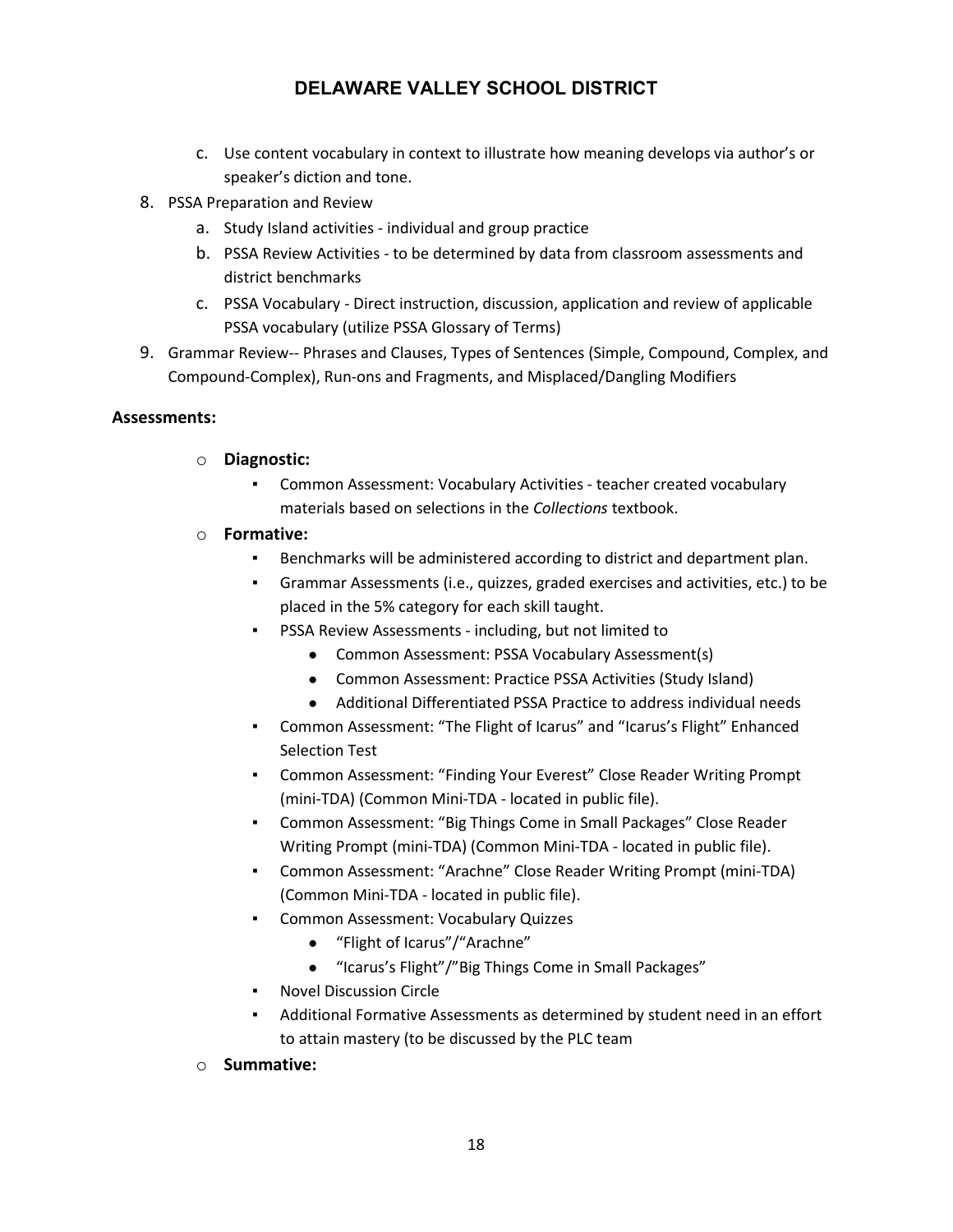- Common Assessment: Mid-Way Grammar Test and End of Marking Period Grammar Test
- Common Assessment: Enhanced Collection Test
- Common Assessment: Novel Assessment on *A Wrinkle in Time* (will include multiple choice and a writing component)
- Common Assessment: "Arachne" (Full TDA) -- Will be an extension on the mini-TDA prompt

#### **Extensions:**

- Informational Analysis: "Parents of Rescued Teenage Sailor Abby Sunderland Accused of Risking Her Life" by Paul Harris and "Ship of Fools" by Joanna Wales
	- a. Students will continue to explore the reading strategy of text annotation/talking to the text (T2T). Through T2T / text annotation, students will learn to locate main ideas, make inferences, chunk the text, make predictions, restate/paraphrase and summarize, make connections (historical, personal, etc.), utilize context clues and word analysis (roots, prefixes, and suffixes) to determine the meaning of unknown words.
		- i. Step 1 Model text annotation/T2T as needed, gradually shifting to student modeling "Parents of Rescued Teenage Sailor Abby Sunderland Accused of Risking Her Life" to teach text annotating skills.
		- ii. Step 2 ‐ Students will explore the analyzing the text questions at the end of the story as a basis for discussion and assessment.
	- b. Discuss the way in which the author uses certain textual elements to advance his/her purpose. After identifying examples of elements, the discussion will focus on the "why" (Why does the author choose the element and/or device?) and "how" (How does the element and/or device advance the author's purpose?).
	- c. Support assumptions with textual evidence.
	- d. Make predictions based on the text details.
	- e. Make inferences that are not directly stated in a piece of writing.
	- f. Presentation of Literary Terms ‐ Examination of literary and textual elements as they relate to nonfiction (structure of a news article; central idea and supporting details; opinion and fact; purpose; claims).
	- g. Media Analysis: "Was Abby Too Young to Sail?" by CBS News
- Additional text dependent analysis essays of greater complexity
- Additional text analysis from close reader
- Additional, more challenging grammar activities
- Additional, more challenging vocabulary activities
- Additional, more challenging novels

#### **Correctives:**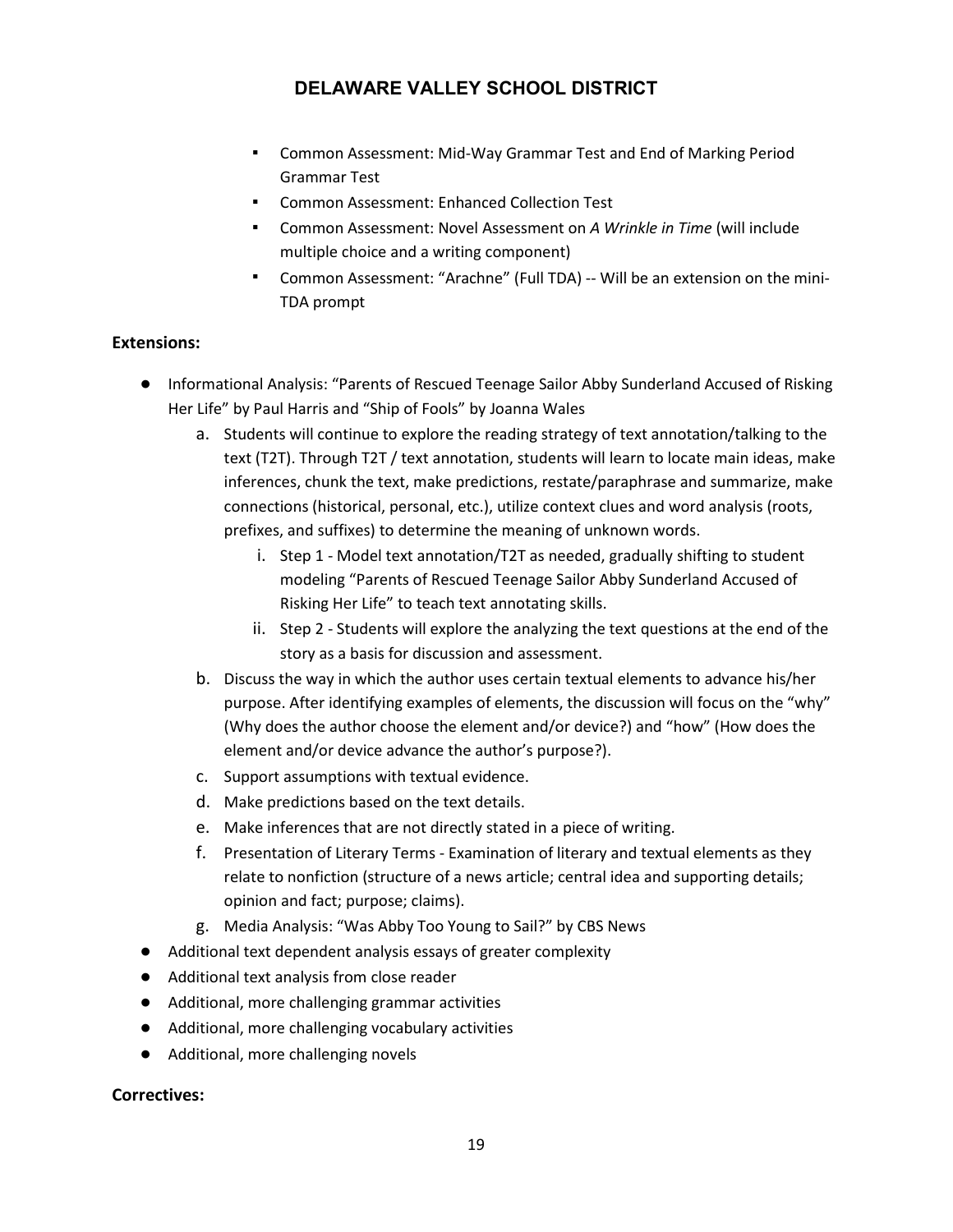- Teacher/student conferencing to improve writing skills
- Study Island additional practice
- Additional opportunities for revision and practice with more simplistic assignments and more accessible literature

#### **Materials and Resources:**

- Internet
- Collections Textbook
- Teacher created vocabulary materials based on selections in the *Collections* textbook.
- *A Wrinkle in Time* by Madeleine L'engle
- *A Wrinkle in Time* Film
- Study Island
- CDT
- Socratic Seminar Rubric
- PSSA Adapted Scoring Rubrics
- Video Links from History Channel, A&E, and Channel 1 News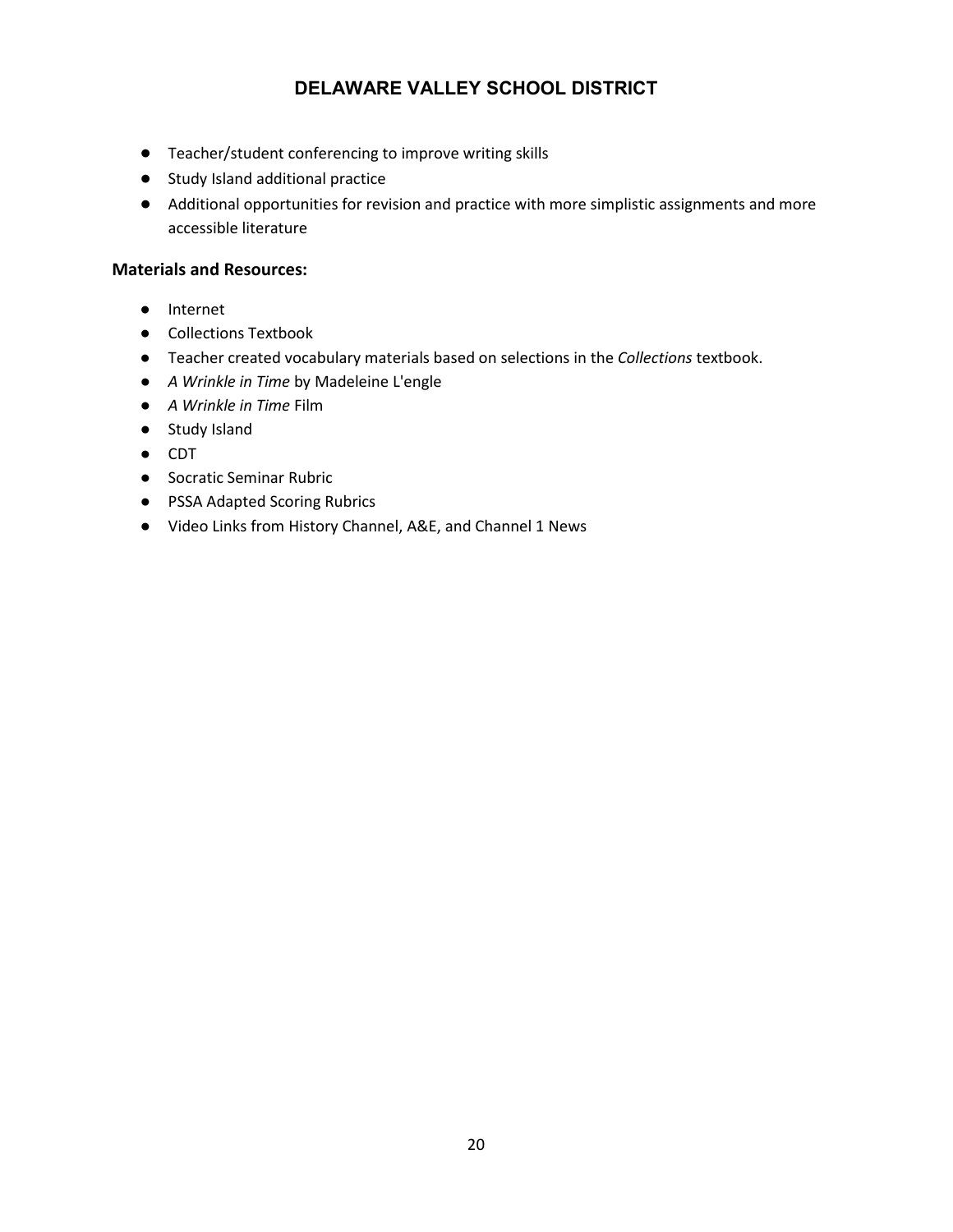# **Curriculum Plan**

#### **Unit:** Collection #3 Nature At Work Marking Period: 3

**Standards (by number):** CC.1.2.7.A, CC. 1.2.7.B, CC.1.2.7.C, CC.1.2.7.D, CC.1.2.7E, CC.1.2.7F, CC.1.2.8.J, CC.1.2.8.K, CC.1.2.8.L, CC.1.3.7.A, CC.1.3.7.B. CC.1.3.7.C, CC.1.3.7.F, CC.1.3.7.I, CC.1.3.7.J, CC.1.3.7K, CC.1.4.7.A, CC.1.4.7.B, CC.1.4.7.C, CC.1.4.7.D, CC.1.4.7.E, CC.1.4.7.F, CC. 1.4.7.G, CC.1.4.7.H, CC.1.4.7.I, CC.1.4.7.J, CC.1.4.7.K, CC.1.4.7.L, CC.1.4.7.S, CC.1.4.7.T, CC.1.4.7.U, CC.1.4.7.V, CC.1.4.7.W, CC.1.4.7.X, CC.1.5.7.A, CC.1.5.7.B, CC.1.5.7.C, CC.1.5.7.D, CC.1.5.7.E, CC.1.5.7.F, CC.1.5.7.G

**Anchors:** E07.B‐K.1, E07.B‐C.2, E07.B-V.4, E07.A‐K.1, E07.A‐C.2, E07.A‐V.4, E07.E.1, E07.D.2, E07.D.1, E07.E.1

**Eligible Content:** E07.B‐K.1.1.2, E07.B‐K.1.1.1, E07.B‐K.1.1.3, E07.B‐C.2.1.1, E07.B-C.2.1.2, E07.B‐ V.4.1.1, E07.B-V.4.1.2, E07.B‐C.2.1.3, E07.A‐K.1.1.2, E07.A‐K.1.1.1, E07.A‐K.1.1.3, E07.A‐C.2.1.3, E07.A‐V.4.1.1, E07.A‐V.4.1.2, E07.C.1.1.1, E07.E.1.1.1, E07.C.1.1.2, E07.E.1.1.2, E07.C.1.1.3, E07.C.1.1.5, E07.E.1.1.3, E07.E.1.1.6, E07.C.1.1.4, E07.D.2.1.1, E07.D.2.1.2, E07.D.2.1.3, E07.D.2.1.4, E07.D.2.1.5, E07.D.1.1.1, E07.D.1.1.2, E07.D.1.1.3, E07.D.1.1.4, E07.D.1.1.5, E07.D.1.1.6, E07.D.1.1.7, E07.D.1.1.8, E07.D.1.1.9, E07.D.1.2.1, E07.D.1.2.2 E07.D.1.2.3, E07.D.1.2.4, E07.E.1.1.1, E07.E.1.1.2, E07.E.1.1.3, E07.E.1.1.4, E07.E.1.1.5, E07.E.1.1.6

**Overview:** In this collection, students will explore the beauty, power, and mystery of nature. Students will learn features of a memoir, elements of an expository essay, author's style, theme, word choice, figurative language and its effects, and structure and its effects. Students will read and analyze a variety of genres as well as produce a text dependent analysis essay and mini TDAs.

#### **Goals:**

Students will:

- Identify features of a memoir
- Analyze the author's style and purpose
- Determine the theme of a short story
- Analyze word choice and style
- Analyze elements of an expository essay and its structure
- Analyze text structure and their effects on non-fiction passages
- Analyze poetic form and how poets use figurative language to express feelings and ideas
- Produce clear and coherent writing
- Develop and strengthen writing
- Write routinely
- Engage in collaborative discussions
- Identify and use commas, parentheses, dashes, and frequently confused words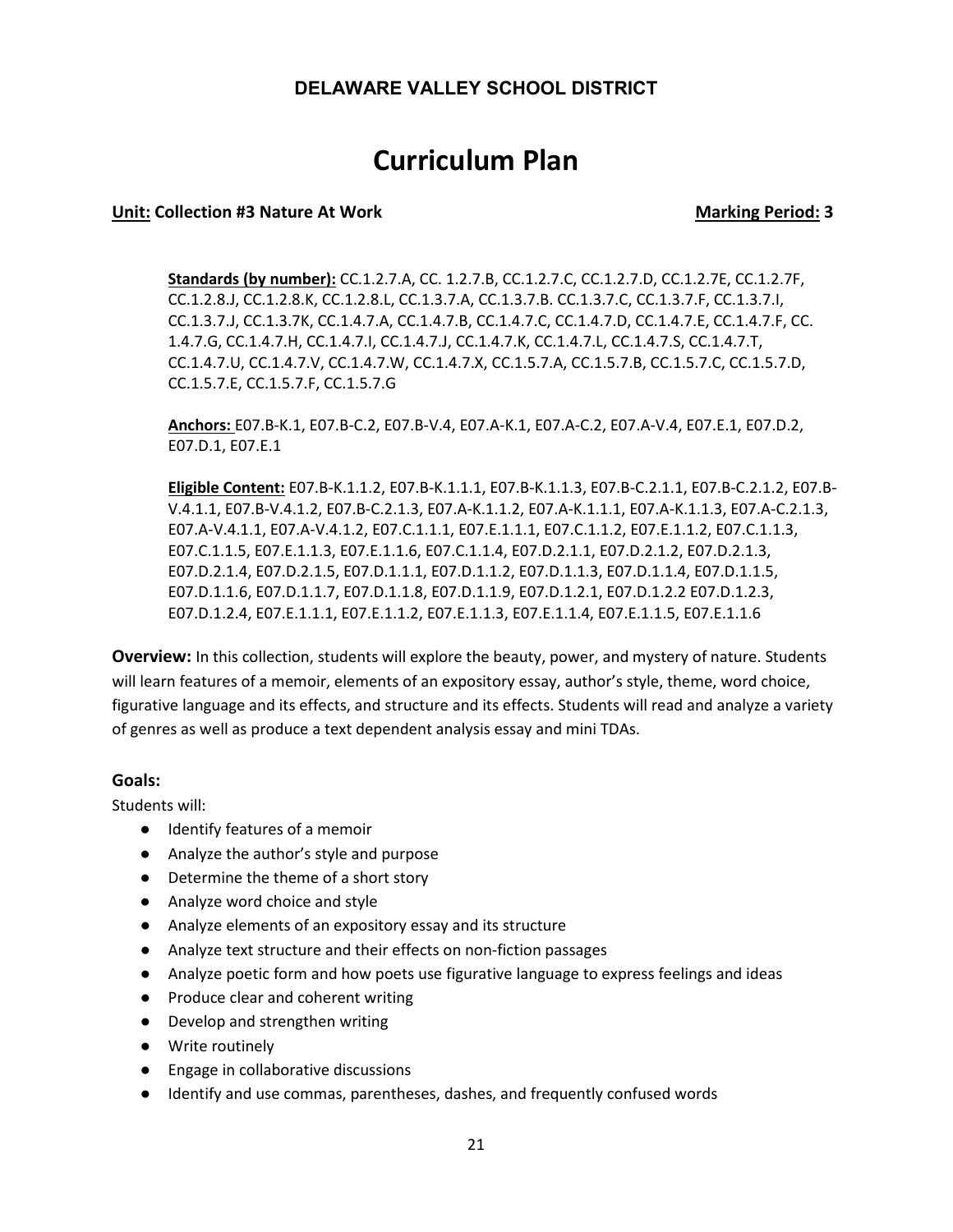- Write a text dependent analysis essay and an expository essay
- Write mini TDA writing assignments

#### **Objectives:**

Students will:

- Cite textual evidence (DOK 3)
- Make inferences (DOK 2)
- Analyze the interactions between individuals, events and ideas (DOK 1 and 4)
- Draw evidence from informational texts to support analysis (DOK 3)
- Interpret figures of speech in context and figurative language (DOK 1 and 2)
- Determine and analyze the theme (DOK 1 and 4)
- Analyze how elements of a story interact (DOK 1 and 4)
- Analyze points of view (DOK 1, 3, and 4)
- Analyze elements of an informational text (DOK 1 and 2)
- Determine central ideas; provide an objective summary (DOK 1 and 2)
- Analyze the structure an author uses to organize a text (DOK 1, 2 and 4)
- Determine an author's purpose (DOK 2)
- Analyze how a poem's form contributes to its meaning (DOK 1 and 4)
- Analyze points of view of narrators in a text (DOK 1 and 4)
- Determine meanings of words and phrases as they are used in the text (DOK 2)
- Use context clues to ascertain the meaning of a word or phrase (DOK 3)
- Choose language that expresses ideas precisely and concisely (DOK 4)
- Write an analysis and mini TDA writing assignments (DOK 4)
- Practice identifying and using commas, parentheses, dashes, and frequently confused words (DOK 1, 2 and 4).

#### **Core Activities and Corresponding Instructional Methods:**

- 1. Nonfiction Text Analysis: Close Reader Text-- "The Hidden Southwest: The Arch Hunters" by Sally James Vlahos, "Big Rocks' Balancing Act" by Douglas Fox, Close Reader -- "Polar Dream" by Helen Thayer (Memoir), and Anchor Text‐‐ *Mississippi Solo* by Eddy Harris (Memoir)
	- a. Students will demonstrate their understanding of text annotation/talking to the text (T2T). Through T2T / text annotation, students will learn to locate main ideas, make inferences, chunk the text, make predictions, restate/paraphrase and summarize, make connections (historical, personal, etc.), utilize context clues and word analysis (roots, prefixes, and suffixes) to determine the meaning of unknown words.
		- i. Step 1 Students will model text annotation/T2T with "The Hidden Southwest: The Arch Hunters" and "Polar Dream" to review text annotating skills.
		- ii. Step 2 ‐ Students will explore the analyzing the text questions at the end of *Mississippi Solo* and "Big Rocks' Balancing Act" as a basis for discussion and assessment.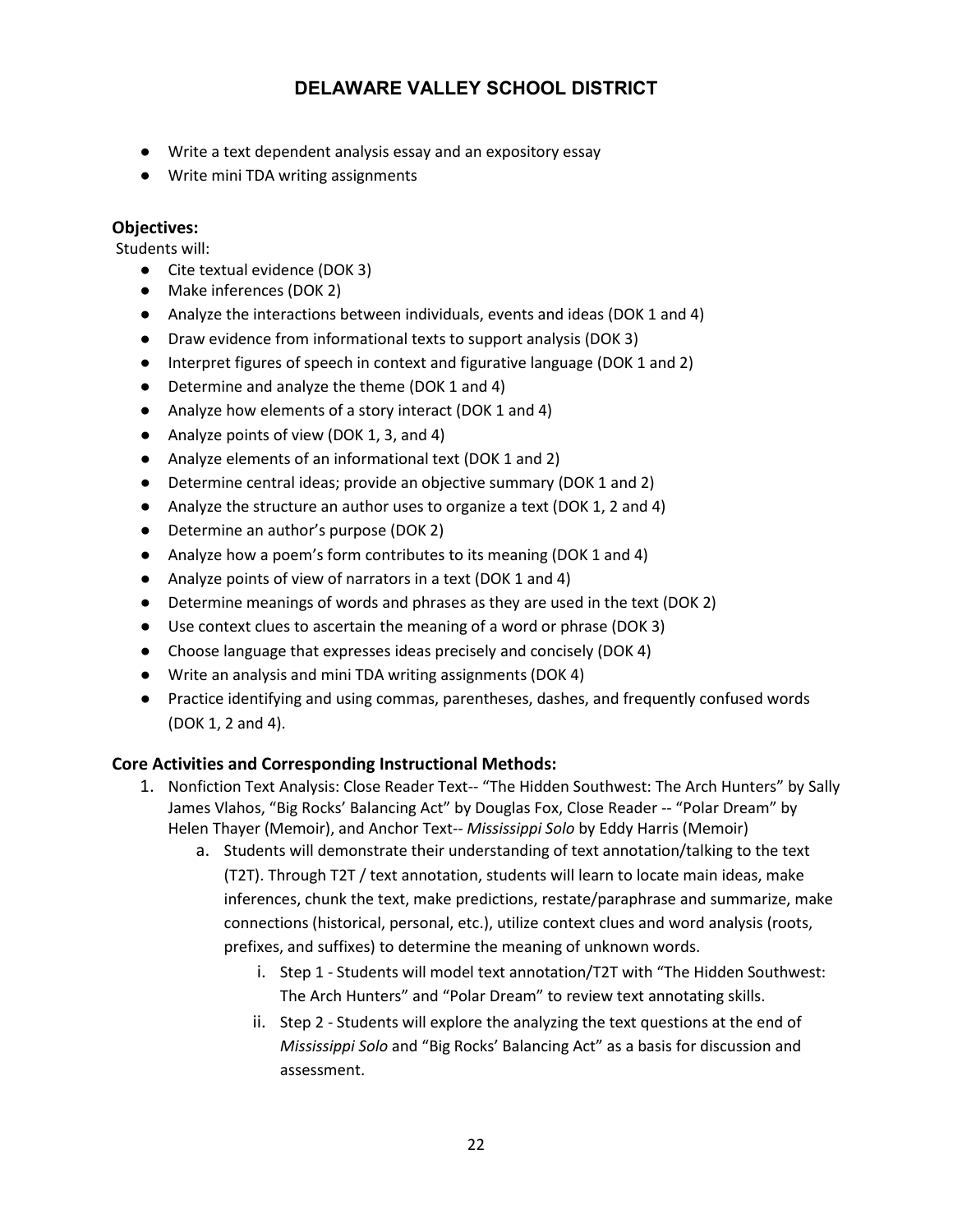- iii. Step 3- Students will write a short response (miniature TDA) for "The Hidden Southwest: The Arch Hunters" and "Polar Dream" as a basis for discussion and assessment. (Common Mini‐TDA - located in public file). (Note: The full common TDA based on "The Hidden Southwest: The Arch Hunters" will be utilized for benchmarking and teaching purposes. Students will produce this TDA without teacher assistance and teachers will use the data from this TDA to determine student strengths and weaknesses and develop a plan. Once the initial TDA is written, teachers will use it as a teaching tool and will write additional mini TDAs.)
- b. Discuss the way in which the author uses certain textual elements to advance his/her purpose. After identifying examples of elements, the discussion will focus on the "why" (Why does the author choose the element and/or device?) and "how" (How does the element and/or device advance the author's purpose?).
- c. Support assumptions with textual evidence.
- d. Mini common TDA writing practices ‐ break down, discuss, model, critique, practice, etc.
- e. Make predictions based on the text details.
- f. Make inferences that are not directly stated in a piece of writing.
- g. Presentation of Literary Terms ‐ Examination of literary and textual elements as they relate to nonfiction (memoir; style; figurative language; personification; simile and metaphor; expository essay; quotations; text features‐ headings, graphics, and captions; cause and effect; chronological order; compare and contrast; central idea and details).
- 2. Poetry Analysis: Anchor Text -- "Ode to enchanted light" by Pablo Neruda and "Sleeping in the Forest" by Mary Oliver and Collection 3 Test Material -- "Ode to the West Wind" by Percy Bysshe Shelley
	- a. Students will learn to identify poetic elements and literary terminology, making connections to author's purpose and effect. This will go on throughout the year.
	- b. Annotate poetry.
	- c. Focus on theme; ode; figurative language: simile/metaphor; alliteration; personification; rhyme; rhythm; speaker; free verse; diction; imagery.
	- d. Students will explore the notes and close reading questions throughout the poems and the analyzing the text questions at the end of poems as a basis for discussion and assessment.
	- e. Mini common TDA writing practice ‐ break down, discuss, model, critique, practice, etc.
- 3. Write a Text Dependent Analysis Essay (Mini TDA)
	- a. For each text, either as a separate reinforcement activity or as part of an assessment used to drive instruction, students will work on TDA writing through miniature TDAs.
		- i. Outline / pre‐write, edit, revise, publish essay, utilize PSSA TDA scoring rubric
	- b. TDA Writing modeling, exemplar deconstruction and analysis, and guided practice.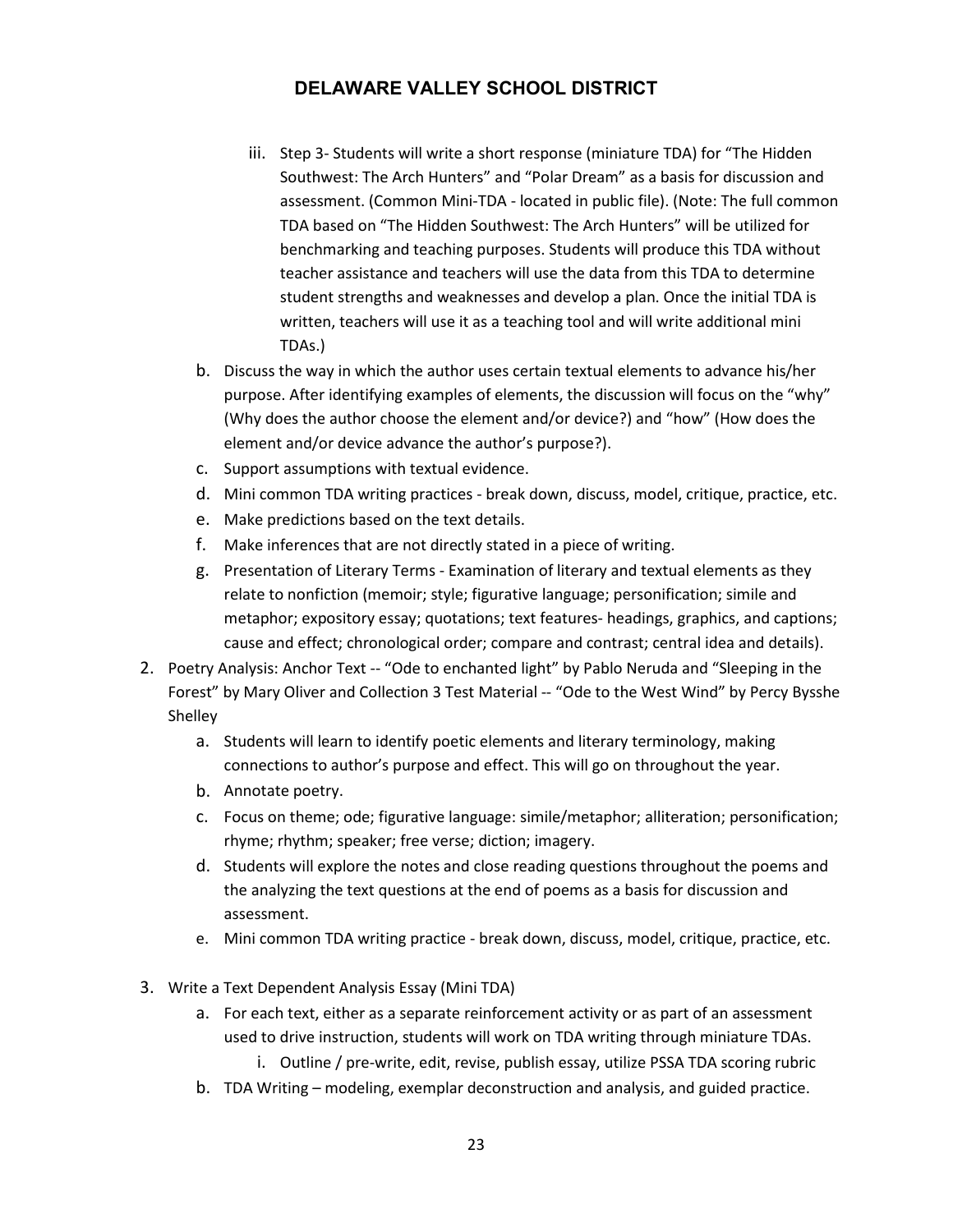- 4. Independent novel reading and collaborative novel analysis: *The Outsiders* by S.E. Hinton
	- a. Levels of Questioning ‐ Direct instruction and modeling
		- i. Students will model and facilitate a Socratic Seminar using level two questions.
	- b. Review of plot: exposition, rising action, climax, falling action, resolution; internal and external conflict; setting; suspense; point of view: first, third limited, third omniscient; theme; diction; inferencing
	- c. Additional student‐centered activities, to be determined by the PLC team, will occur with this novel.
	- d. Administer the assessment for the novel, which will include multiple choice questions and a writing component
- 5. Vocabulary Activities
	- a. Direct instruction and practice from common teacher created materials based on the following selections in the *Collections* textbook:
		- i. "Polar Dream"/"Mississippi Solo"
		- ii. "Arch Hunter"/"Big Rocks Balancing Act"
	- b. Provide modeling for students to determine and clarify the meaning of unknown and multiple meaning words and phrases based on close reading, context, and content
	- c. Use content vocabulary in context to illustrate how meaning develops via author's or speaker's diction and tone.
- 6. PSSA Preparation and Review
	- a. Study Island activities ‐ individual and group practice
	- b. PSSA Review Activities ‐ to be determined by data from classroom assessments and district benchmarks
	- c. PSSA Vocabulary ‐ Direct instruction, discussion, application and review of applicable PSSA vocabulary (utilize PSSA Glossary of Terms)
	- d. This marking period, teachers should complete 1-2 weeks of review for the PSSAs directly before they occur. Review activities can include going over terms, reading practice passages and completing practice questions, and reviewing strategies.
- 7. Grammar Review‐‐commas, parentheses, dashes, and frequently confused words

#### **Assessments:**

- o **Diagnostic:**
	- Common Assessment: Vocabulary Activities teacher created vocabulary materials based on selections in the *Collections* textbook.
- o **Formative:** 
	- Benchmarks including CDT, TDA, and essay writing will be administered according to district and department plan.
	- Grammar Assessments (i.e., quizzes, graded exercises and activities, etc.) to be placed in the 5% category for each skill taught.
	- PSSA Review Assessments including, but not limited to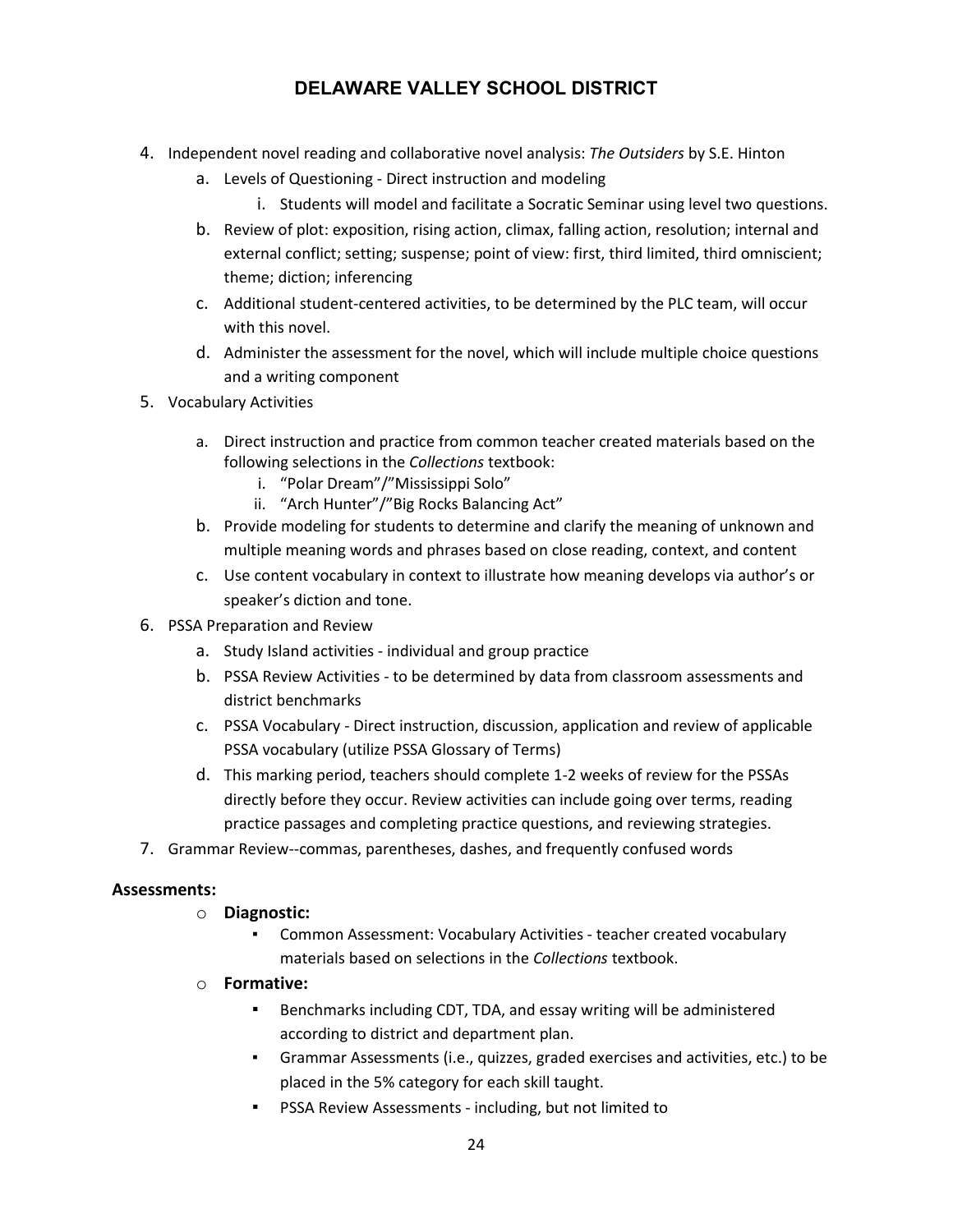- Common Assessment: PSSA Vocabulary Assessment(s)
- Common Assessment: Practice PSSA Activities (Study Island)
- Additional Differentiated PSSA Practice to address individual needs
- Common Assessment: "The Hidden Southwest: The Arch Hunters" Close Reader Writing Prompt (mini‐TDA) (Common Mini‐TDA - located in public file).
- Common Assessment: "Polar Dream" Close Reader Writing Prompt (mini‐TDA) (Common Mini‐TDA - located in public file).
- Common Assessment: *Mississippi Solo* Enhanced Selection Test
- Common Assessment: "Big Rocks' Balancing Act" Enhanced Selection Test
- Common Assessment: "Ode to enchanted light" and "Sleeping in the Forest" Enhanced Selection Test
- Common Assessment: Vocabulary Quizzes
	- "Polar Dream"/"Mississippi Solo"
	- "Arch Hunter"/"Big Rocks Balancing Act"
- **Novel Discussion Circles**
- Additional Formative Assessments as determined by student need in an effort to attain mastery (to be discussed by the PLC team)
- o **Summative:**
	- Common Assessment: "Polar Dream" (Full TDA) Revision of benchmark for a major assessment grade
	- Common Assessment: Mid-Way Grammar Test and End of Marking Period Grammar Test
	- Common Assessment: Enhanced Collection Test
	- Common Assessment: Enhanced Novel Assessment on *The Outsiders* (will include multiple choice and a writing component)

#### **Extensions:**

- Short Story Analysis: "Allied with Green" by Naomi Shihab Nye
	- $\circ$  Students will demonstrate their understanding of text annotation/talking to the text (T2T). Students will talk to the text for everything we read.
		- Through T2T, students will learn to locate main ideas, make inferences, chunk the text, make predictions, restate/paraphrase and summarize, make connections (historical, personal, etc.), utilize context clues and word analysis (roots, prefixes, and suffixes) to determine the meaning of unknown words.
		- Step 1 Students will model text annotation/T2T with "Allied with Green" to demonstrate and reinforce text annotating skills.
		- Step 2 Students will explore the analyzing the text questions at the end of the story as a basis for discussion and assessment.
	- o Map out a story using Freytag's Pyramid. Identify key elements of the plot necessary for accurate summarization and story comprehension.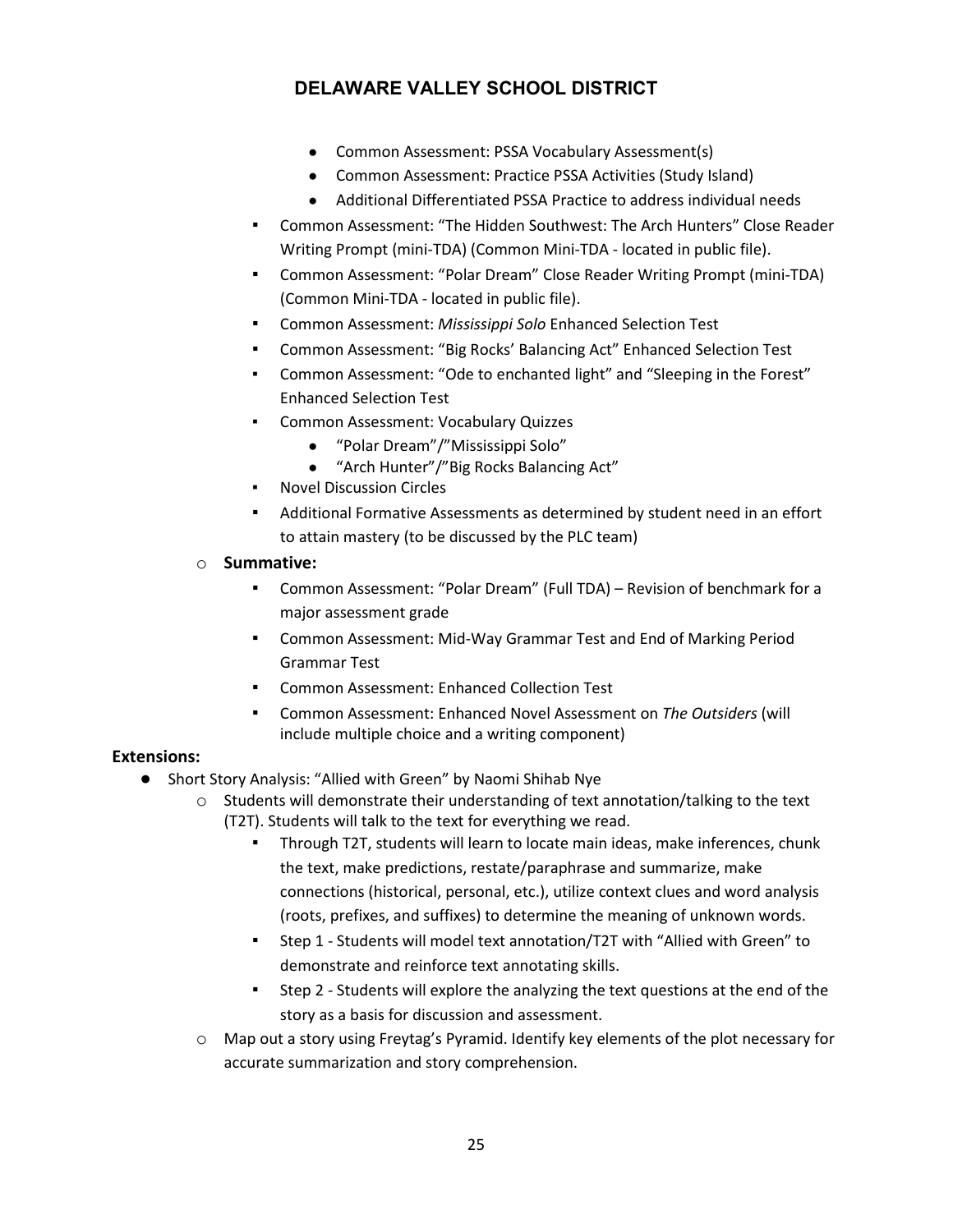- o Discuss the way in which the author uses certain literary elements to advance his/her purpose. After identifying examples of elements, the discussion will focus on the "why" (Why does the author choose the element and/or device?) and "how" (How does the element and/or device advance the author's purpose)
- o Support assumptions with textual evidence.
- o Mini common TDA writing practices ‐ break down, discuss, model, critique, practice, etc.
- o Make predictions based on the text details.
- o Make inferences that are not directly stated in a piece of writing.
- o Presentation of Literary Terms and ‐ Examination of literary elements as they relate to fiction (plot: exposition, rising action, climax, falling action, resolution; theme; inferencing; style; figurative language; personification).
- Poetry Analysis: Close Reader- Poems about Nature ("Problems with Hurricanes" by Victor Hernandez Cruz, "Prayer to the Pacific" by Leslie Marmon Silko, and "Tornado at Talladega" by Gwendolyn Brooks)
	- o Students will learn to identify poetic elements and literary terminology, making connections to author's purpose and effect. This will go on throughout the year.
	- o Annotate poetry.
	- o Focus on theme; ode; figurative language: simile/metaphor; alliteration; personification; rhyme; rhythm; speaker; free verse; diction; imagery.
	- $\circ$  Students will explore the notes and close reading questions throughout the poems as a basis for discussion and assessment.
- Additional, more challenging text dependent analysis essays
- Additional text analysis from close reader
- Additional, more challenging grammar activities
- Additional, more challenging vocabulary activities
- Additional, more challenging novels

#### **Correctives:**

- Teacher/student conferencing to improve writing skills
- Study Island additional practice
- Additional opportunities for revision and practice with more simplistic assignments and more accessible literature

#### **Materials and Resources:**

- Internet
- Collections Textbook
- Teacher created vocabulary materials based on selections in the *Collections* textbook.
- *The Outsiders* by S.E. Hinton
- Study Island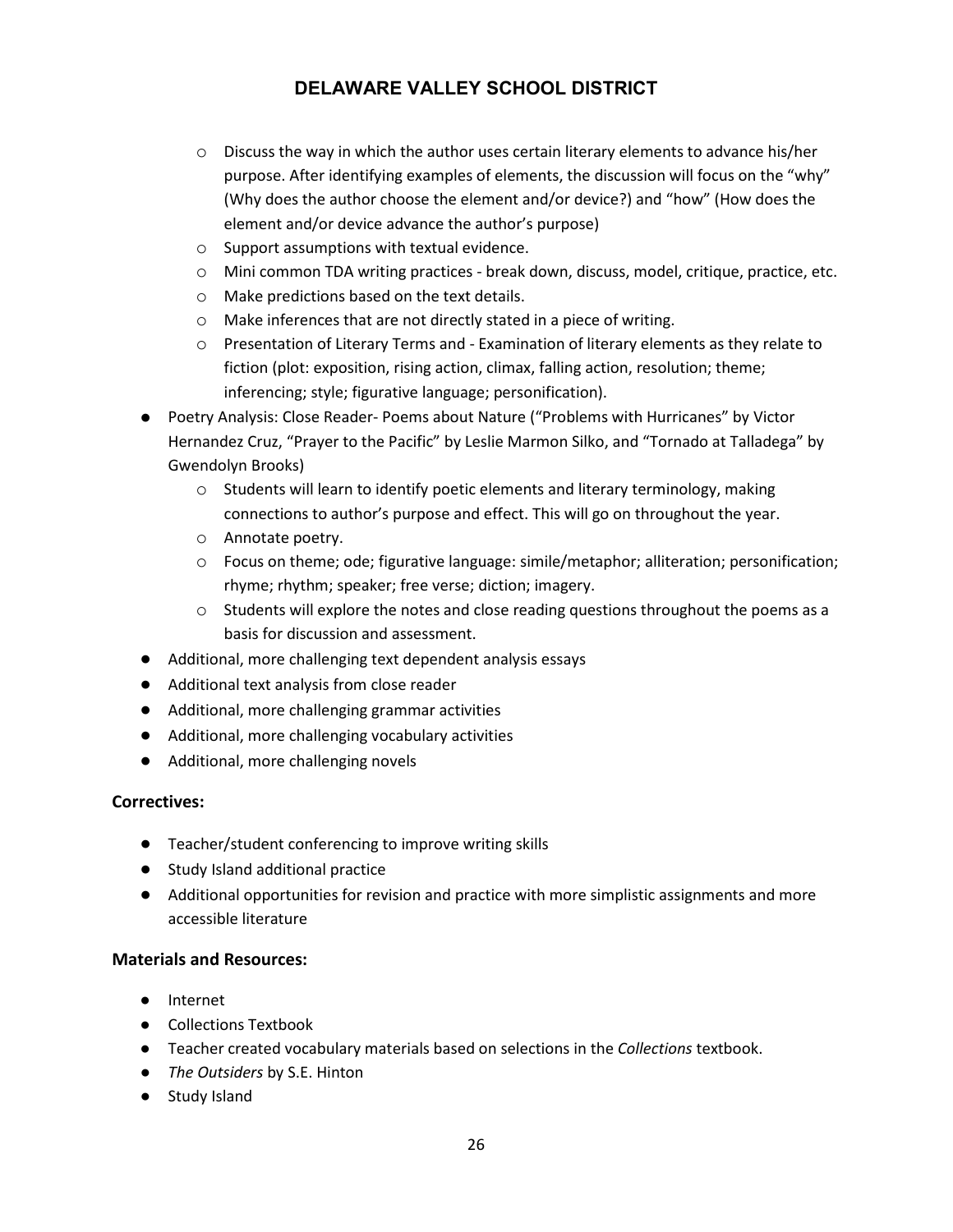- CDT
- PSSA Adapted Scoring Rubrics
- Video Links from History Channel, A&E, and Channel 1 News
- Socratic Seminar Rubric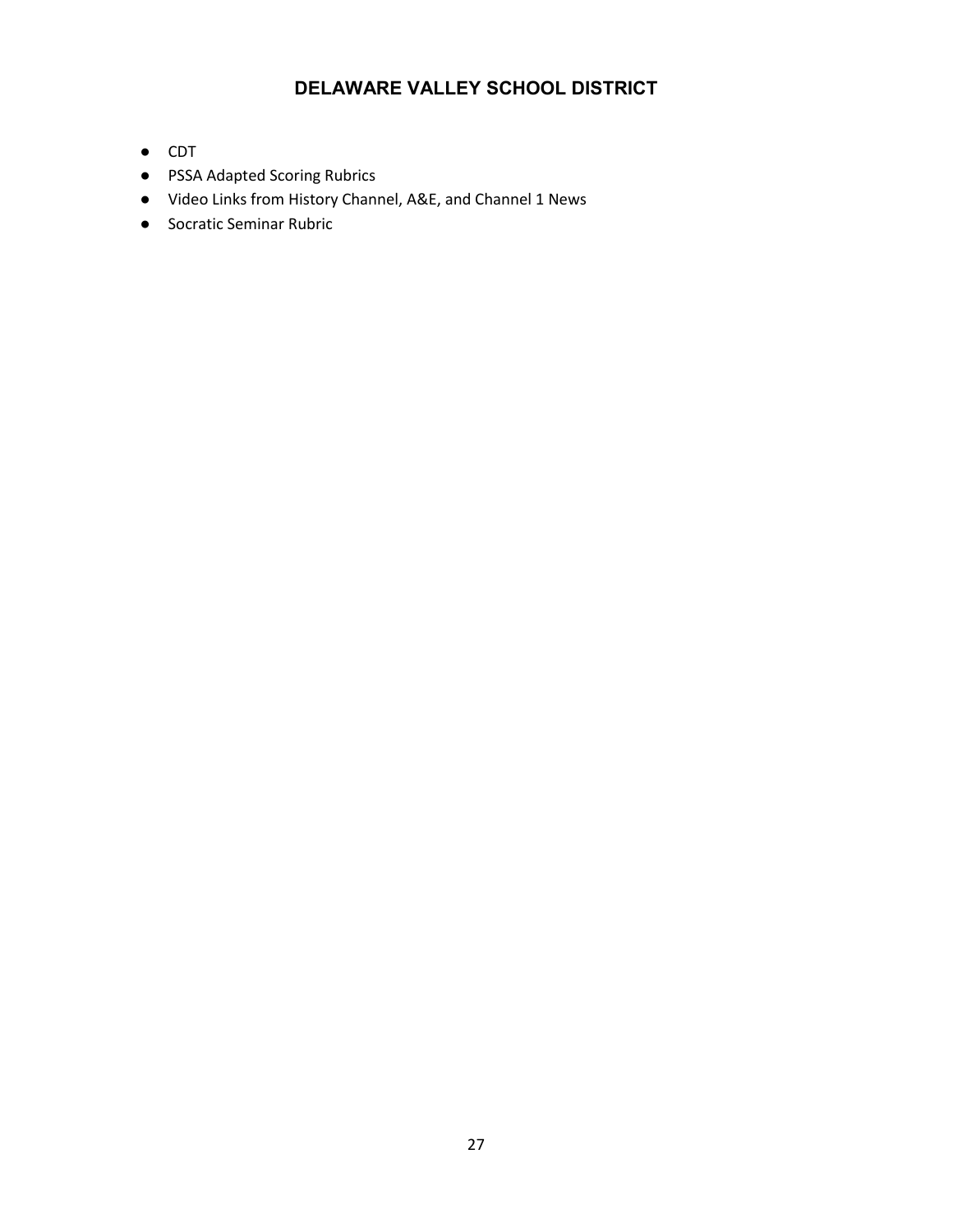# **Curriculum Plan**

#### Unit: Collection #2 Perception and Reality **Marking Period: 4** Marking Period: 4

**Standards (by number):** CC.1.2.7.A, CC. 1.2.7.B, CC.1.2.7.C, CC.1.2.7.D, CC.1.2.7.E, CC.1.2.7F, CC.1.2.8.J, CC.1.2.8.K, CC.1.2.8.L, CC.1.3.7.A, CC.1.3.7.B. CC.1.3.7.C, CC.1.3.7.D, CC1.3.7.E, CC.1.3.7.F, CC.1.3.7.I, CC.1.3.7.J, CC.1.3.7K, CC. 1.4.7.G, CC.1.4.7.H, CC.1.4.7.I, CC.1.4.7.J, CC.1.4.7.K, CC.1.4.7.L, CC.1.4.7.S, CC.1.4.7.T, CC.1.4.7.U, CC.1.4.7.V, CC.1.4.7.W, CC.1.4.7.X, CC.1.5.7.A, CC.1.5.7.B, CC.1.5.7.C, CC.1.5.7.D, CC.1.5.7.E, CC.1.5.7.F, CC.1.5.7.G

**Anchors:** E07.B‐K.1, E07.B‐C.2, E07.B-V.4, E07.A‐K.1, E07.A‐C.2, E07.A‐V.4, E07.E.1, E07.D.2,

**Eligible Content:** E07.B‐K.1.1.2, E07.B‐K.1.1.1, E07.B‐K.1.1.3, E07.B‐C.2.1.1, E07.B‐C.2.1.2, E07.B-V.4.1.1, E07.B‐V.4.1.2, E07.B‐C.2.1.3, E07.A‐K.1.1.2, E07.A‐K.1.1.1, E07.A‐K.1.1.3, E07.A‐ C.2.1.1, E07.A‐C.2.1.2, E07.A‐C.2.1.3, E07.A‐V.4.1.1, E07.A‐V.4.1.2, E07.C.1.1.1, E07.E.1.1.1, E07.C.1.1.2, E07.E.1.1.2, E07.C.1.1.3, E07.C.1.1.5, E07.E.1.1.3, E07.E.1.1.6, E07.C.1.1.4, E07.D.2.1.1, E07.D.2.1.2, E07.D.2.1.3, E07.D.2.1.4, E07.D.2.1.5, E07.E.1.1.4, E07.E.1.1.5, E07.D.1.1.1, E07.D.1.1.2, E07.D.1.1.3, E07.D.1.1.4, E07.D.1.1.5, E07.D.1.1.6, E07.D.1.1.7, E07.D.1.1.8, E07.D.1.1.9, E07.D.1.2.1, E07.D.1.2.2, E07.D.1.2.3, E07.D.1.2.4, E07.E.1.1.1, E07.E.1.1.2, E07.E.1.1.3, E07.E.1.1.6

**Overview:** In this collection, students will explore how things in life are not always how people perceive them to be. Students will learn elements of a folktale and elements of a drama. Students will also learn how to summarize, how setting affects elements in a story, and how to make comparisons. Students will read and analyze a variety of genres as well as produce a text dependent analysis essay and mini TDAs.

#### **Goals:**

Students will:

- Analyze a poem's form as well as the use of figurative language and sound devices, to understand their effects on meaning
- Identify and summarize central ideas
- Analyze structure and text features
- Determine the impact of rhyme
- Analyze the form of a sonnet
- Identify and analyze how setting affects characters' traits, motivations, and actions
- Analyze the elements of a drama and make comparisons between a script and a performance
- Produce clear and coherent writing
- Develop and strengthen writing
- Write routinely
- Engage in collaborative discussions
- Gain strategies in order to determine key vocabulary words
- Identify and use active and passive voice, apostrophes, predicate nouns and adjectives, and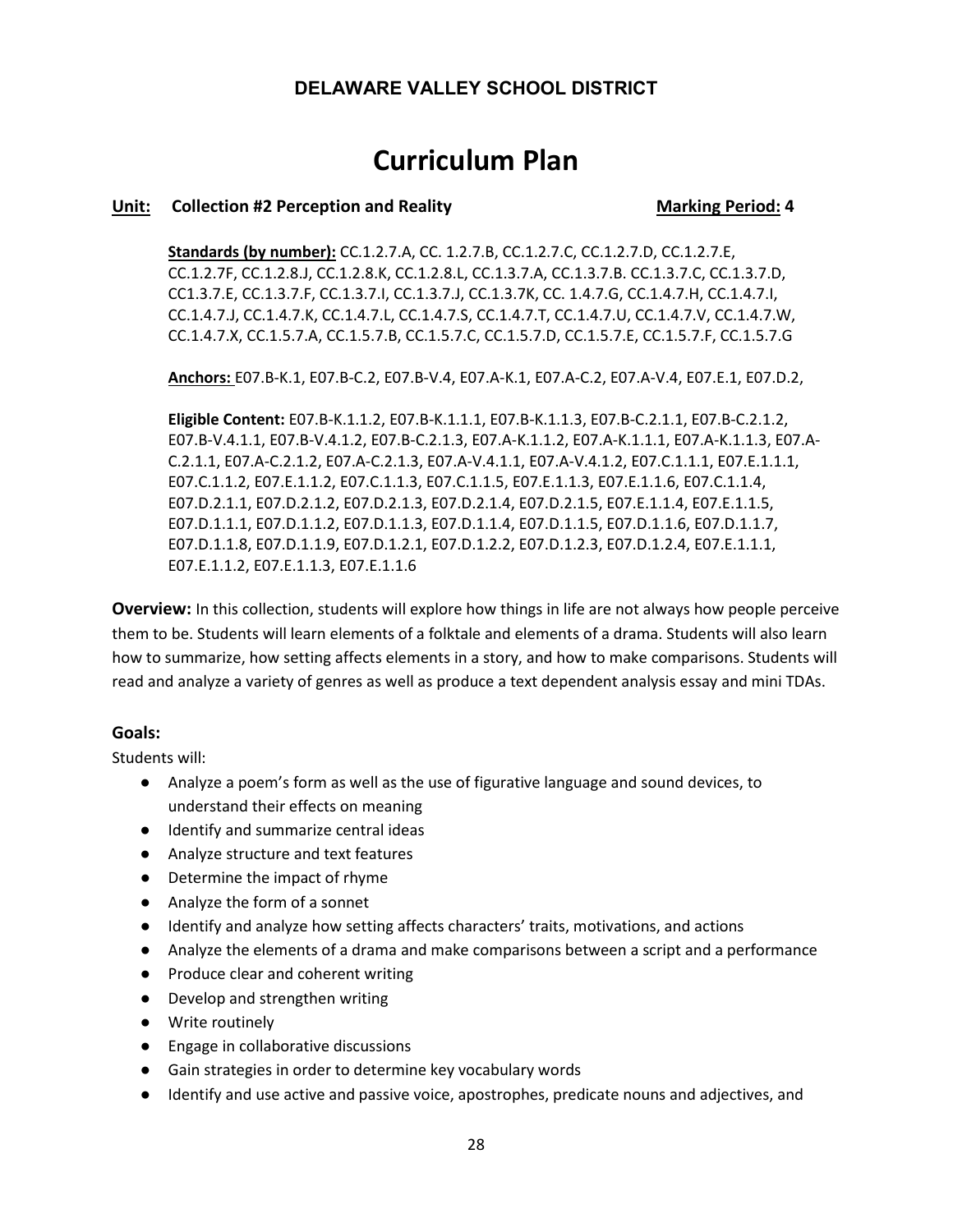direct and indirect objects

- Write a text-dependent analysis essay
- Write mini TDA writing assignments

#### **Objectives:**

Students will:

- Cite textual evidence (DOK 3)
- Determine a theme (DOK 1 and 2)
- Provide a summary (DOK 2)
- Identify story elements (DOK 1)
- Analyze interactions among story elements (DOK 1 and 4)
- Analyze the impact of rhymes and other repetitions of sounds on a specific verse or stanza of a poem (DOK 1 and 4)
- Analyze how a poem's form contributes to its meaning (DOK 1, 2, and 4)
- Determine the central idea of a text (DOK 1 and 2)
- Provide an objective summary of a text (DOK 2)
- Analyze the structure of a text and how it contributes to the meaning of the text (DOK 1 and 4)
- Present claims and findings; use appropriate eye contact, adequate volume, and clear pronunciation (DOK 4)
- Make inferences (DOK 2)
- Analyze how a drama's structure contributes to its meaning (DOK 1 and 4)
- Compare and contrast a drama to its filmed version (DOK 3)
- Determine meanings of words and phrases as they are used in the text (DOK 2)
- Use context clues to ascertain the meaning of a word or phrase (DOK 3)
- Use the relationship between particular words to understand each of the words (DOK 3)
- Write an analysis and mini TDA writing assignments (DOK 4)
- Write arguments (DOK 4)
- Practice identifying and using active and passive voice, apostrophes, predicate nouns and adjectives, and direct and indirect objects (DOK 1, 2 and 4)

#### **Core Activities and Corresponding Instructional Methods:**

- 1. Expository Text Analysis: Close Reader Text‐‐ "Saving the Lost" by Reynaldo Vasquez and "Magic and the Brain" Magazine Article by Susana Martinez‐Conde and Stephen L. Macknik
	- a. Students will continue to utilize and explore the reading strategy of text annotation/talking to the text (T2T). Through T2T / text annotation, students will learn to locate main ideas, make inferences, chunk the text, make predictions, restate/paraphrase and summarize, make connections (historical, personal, etc.), utilize context clues and word analysis (roots, prefixes, and suffixes) to determine the meaning of unknown words.
		- i. Step 1- Students will model text annotation/T2T with "Saving the Lost" and "Magic and the Brain" to reinforce text‐annotating skills.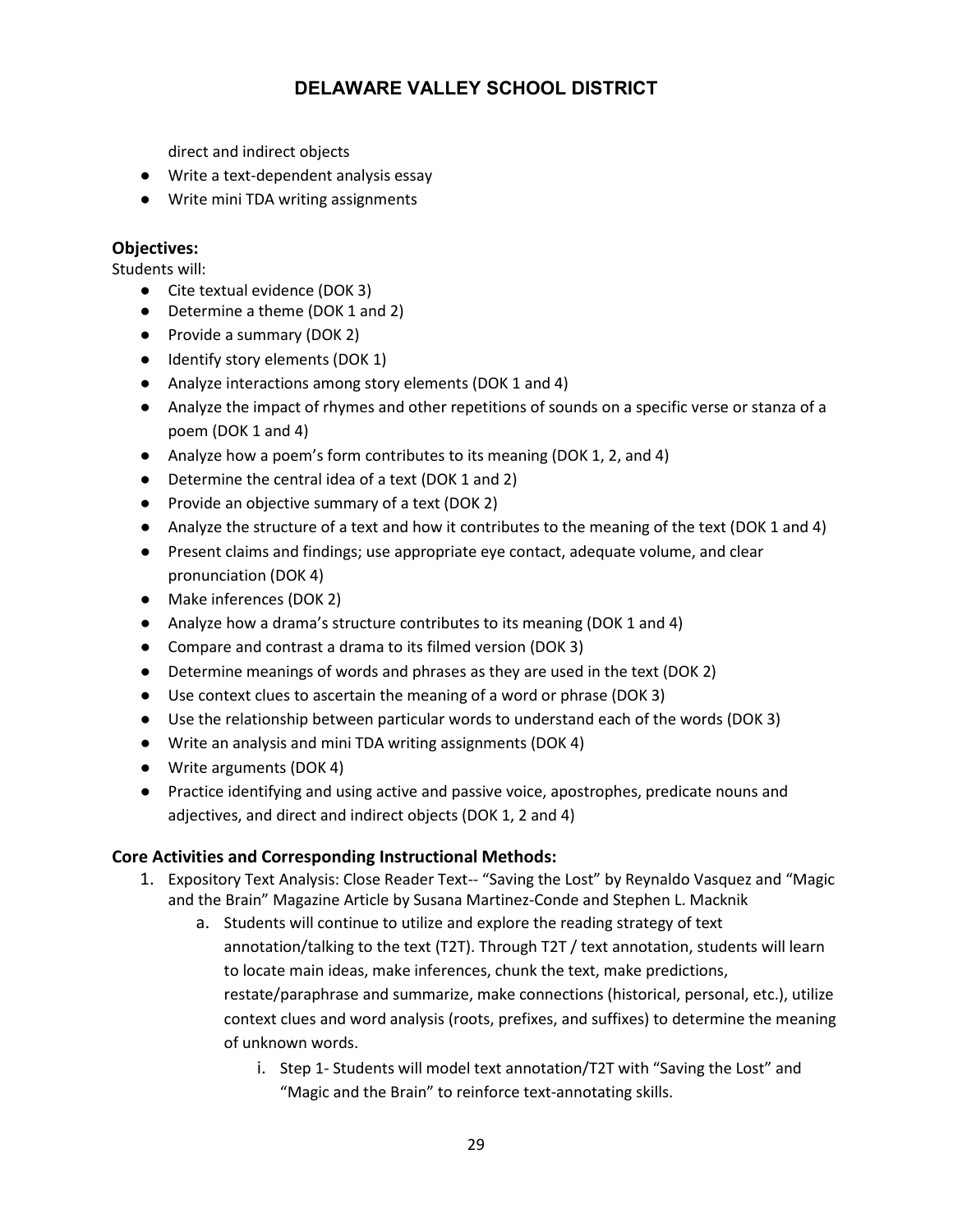- ii. Step 2 Students will write a short response for "Saving the Lost" (miniature TDA) as a basis for discussion and assessment (Common Mini‐TDA - located in public file).
- iii. Step 3 Students will explore the analyzing the text questions at the end of "Magic and the Brain" as a basis for discussion and assessment.
- b. Discuss the way in which the author uses certain textual elements to advance his/her purpose. After identifying examples of elements, the discussion will focus on the "why" (Why does the author choose the element and/or device?) and "how" (How does the element and/or device advance the author's purpose?).
- c. Support assumptions with textual evidence.
- d. Make predictions based on the text details.
- e. Make inferences that are not directly stated in a piece of writing.
- f. Students will be taught the art of text dependent analysis writing and will construct a common TDA (in part or as a whole).
- g. g. Presentation of Terminology ‐ Examination of literary and textual elements as they relate to nonfiction (central ideas and details; textual evidence; diction; summary).
- 2. Drama Analysis: "Sorry, Wrong Number" by Lucille Fletcher
	- a. Students will continue to utilize and explore the reading strategy of text annotation/talking to the text (T2T). Students will talk to the text for everything we read.
		- i. Through T2T, students will learn to locate main ideas, make inferences, chunk the text, make predictions, restate/paraphrase and summarize, make connections (historical, personal, etc.), utilize context clues and word analysis (roots, prefixes, and suffixes) to determine the meaning of unknown words.
		- ii. Step 1 Students will model text annotation/T2T with "Sorry, Wrong Number" to reinforce text annotating skills.
		- iii. Step 2 Students will explore the analyzing the text questions at the end of "Sorry, Wrong Number" as a basis for discussion and assessment.
	- b. Discuss the way in which the author uses certain literary elements to advance his/her purpose. After identifying examples of elements, the discussion will focus on the "why" (Why does the author choose the element and/or device?) and "how" (How does the element and/or device advance the author's purpose?).
	- c. Support assumptions with textual evidence.
	- d. Students will be taught the art of text dependent analysis writing and will construct a common TDA (in part or as a whole).
	- e. Make predictions based on the text details.
	- f. Make inferences that are not directly stated in a piece of writing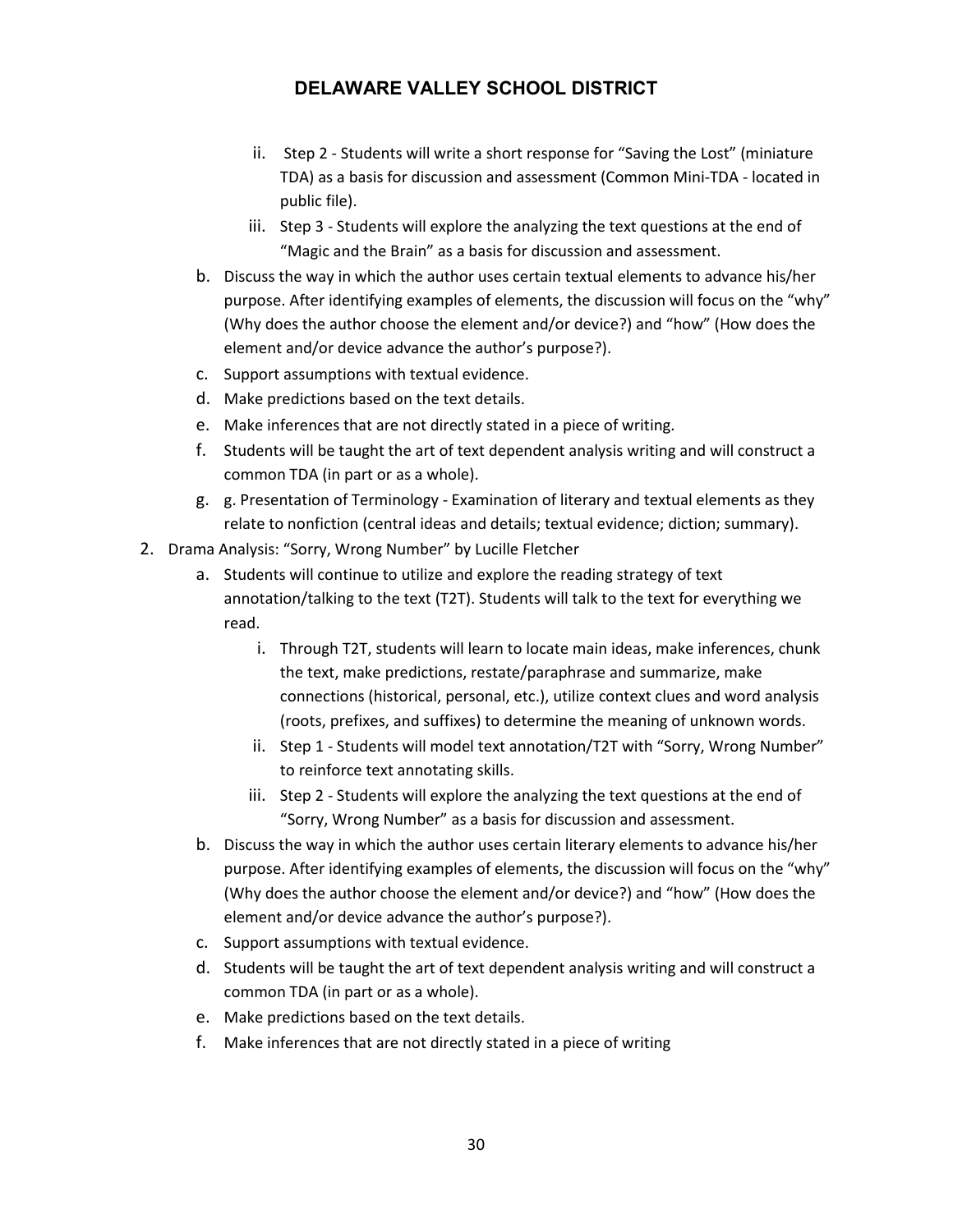- g. Presentation of literary terms and examination of literary elements as they relate to drama (drama; script; cast of characters; stage directions; setting; dialogue; irony; plot: exposition, rising action, climax, falling action, resolution; inferencing).
- 3. Poetry Analysis: "The Song of Wandering Aengus" by William Butler Yeats and "Sonnet 43" by William Shakespeare
	- a. Students will learn to identify poetic elements and literary terminology, making connections to author's purpose and effect. This will go on throughout the year.
	- b. Annotate poetry.
	- c. Focus on idiom; diction; rhyme; end rhyme; figurative language; simile and metaphors
	- d. Students will explore the analyzing the text questions at the end of "The Song of Wandering Aengus" and "Sonnet 43" as a basis for discussion and assessment.
- 4. Write a Common Text Dependent Analysis Essay (TDA and Mini TDA Writing)
	- a. For each text, either as a separate activity or as part of an assessment used to drive instruction, students will work on TDA writing through miniature and full TDAs.
		- i. Outline / pre-write, edit, revise, publish essay, utilize PSSA TDA scoring rubric
	- b. TDA Writing modeling, exemplar deconstruction and analysis, and guided practice.
	- c. Produce a full TDA and mini TDAs.
- 5. Independent novel reading and collaborative novel analysis: *Tangerine* by Edward Bloor
	- a. Levels of Questioning ‐ Direct instruction and modeling
		- i. Students will take part in an independent Socratic Seminar using level two questions.
	- b. Review of plot: exposition, rising action, climax, falling action, resolution; internal and external conflict; setting; suspense; characters; character motivation; point of view: first, third limited, third omniscient; theme; diction; inferencing.
	- c. Additional student‐centered activities, to be determined by the PLC team, will occur with this novel.
	- d. Administer the assessment for the novel, which will include multiple choice questions and a writing component
- 6. Vocabulary Activities
	- a. Direct instruction and practice from common teacher created materials based on the following selections in the *Collections* textbook:
		- i. "Saving the Lost"/"Magic and the Brain"
		- ii. "Sorry Wrong Number"
	- b. Provide modeling for students to determine and clarify the meaning of unknown and multiple meaning words and phrases based on close reading, context, and content
	- c. Use content vocabulary in context to illustrate how meaning develops via author's or speaker's diction and tone.
- 7. PSSA Preparation and Review
	- a. Study Island activities ‐ individual and group practice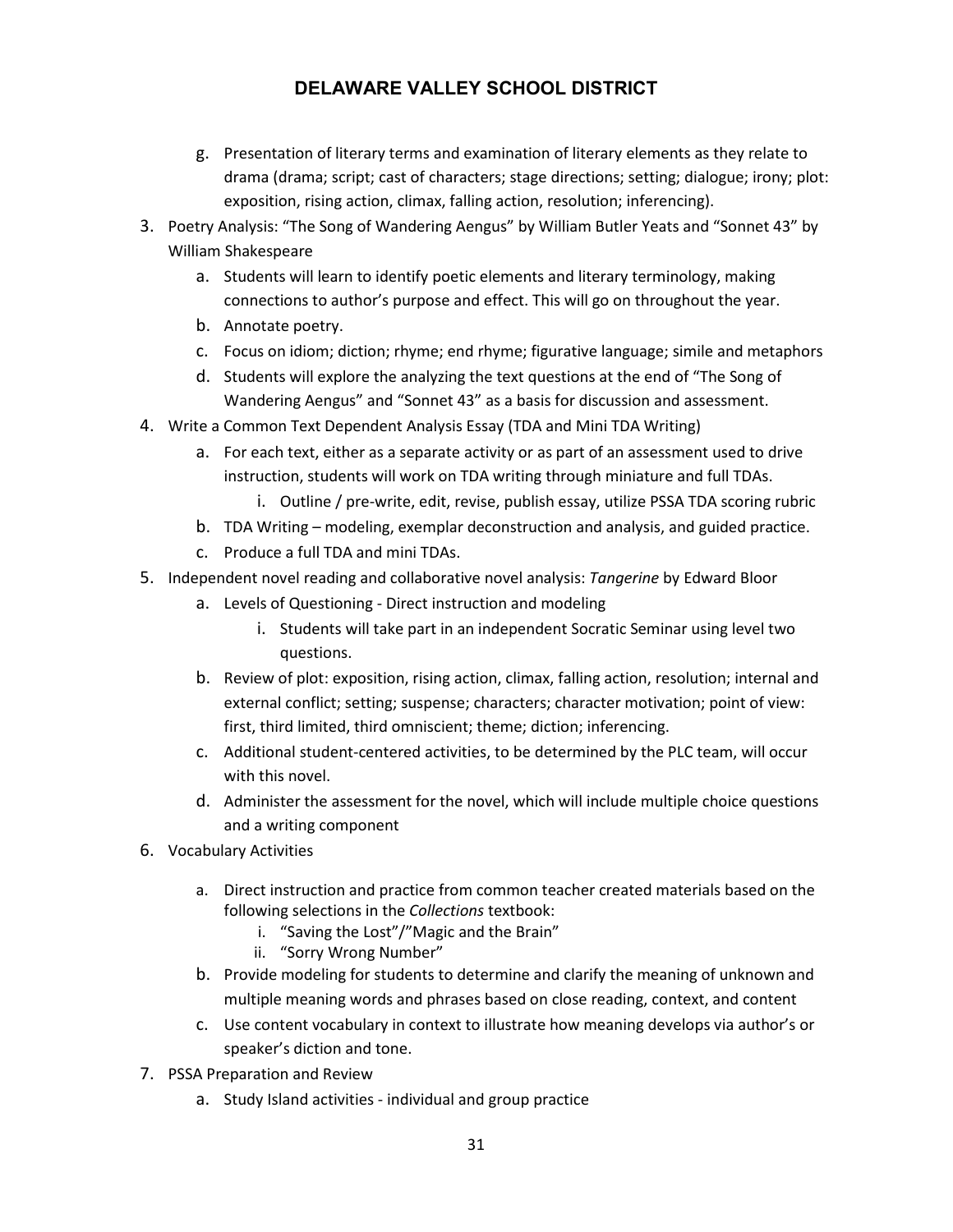- b. PSSA Review Activities ‐ to be determined by data from classroom assessments and district benchmarks
- c. PSSA Vocabulary ‐ Direct instruction, discussion, application and review of applicable PSSA vocabulary (utilize PSSA Glossary of Terms)
- 8. Grammar Review‐‐active and passive voice, apostrophes, predicate nouns and adjectives, and direct and indirect objects.

#### **Assessments:**

#### o **Diagnostic:**

Common Assessment: Vocabulary Activities - teacher created vocabulary materials based on selections in the *Collections* textbook.

#### o **Formative:**

- Benchmarks including CDT, TDA, and essay writing will be administered according to district and department plan.
- Grammar Assessments (i.e., quizzes, graded exercises and activities, etc.) to be placed in the 5% category for each skill taught.
- PSSA Review Assessments including, but not limited to
	- Common Assessment: PSSA Vocabulary Assessment(s)
	- Common Assessment: Practice PSSA Activities (Study Island)
	- Additional Differentiated PSSA Practice to address individual needs
- Common Assessment: "Sorry, Wrong Number" Enhanced Selection Test
- Common Assessment: "Magic and the Brain" Enhanced Selection Test
- Common Assessment: "Sonnet 43" and "The Wandering Aengus" Enhanced Selection Test
- Common Assessment: "Saving the Lost" Close Reader Writing Prompt (mini-TDA) (Common Mini‐TDA - located in public file).
- Common Assessment: Vocabulary Quizzes
	- "Saving the Lost"/"Magic and the Brain"
	- "Sorry Wrong Number"
- **Novel Discussion Circles**
- Additional Formative Assessments as determined by student need in an effort to attain mastery (to be discussed by the PLC team)

#### o **Summative:**

- Common Assessment: Mid-Way Grammar Test and End of Marking Period Grammar Test
- Common Assessment: Novel Assessment on *Tangerine* (will include multiple choice questions and a written component)
- Common Assessment: Final Exam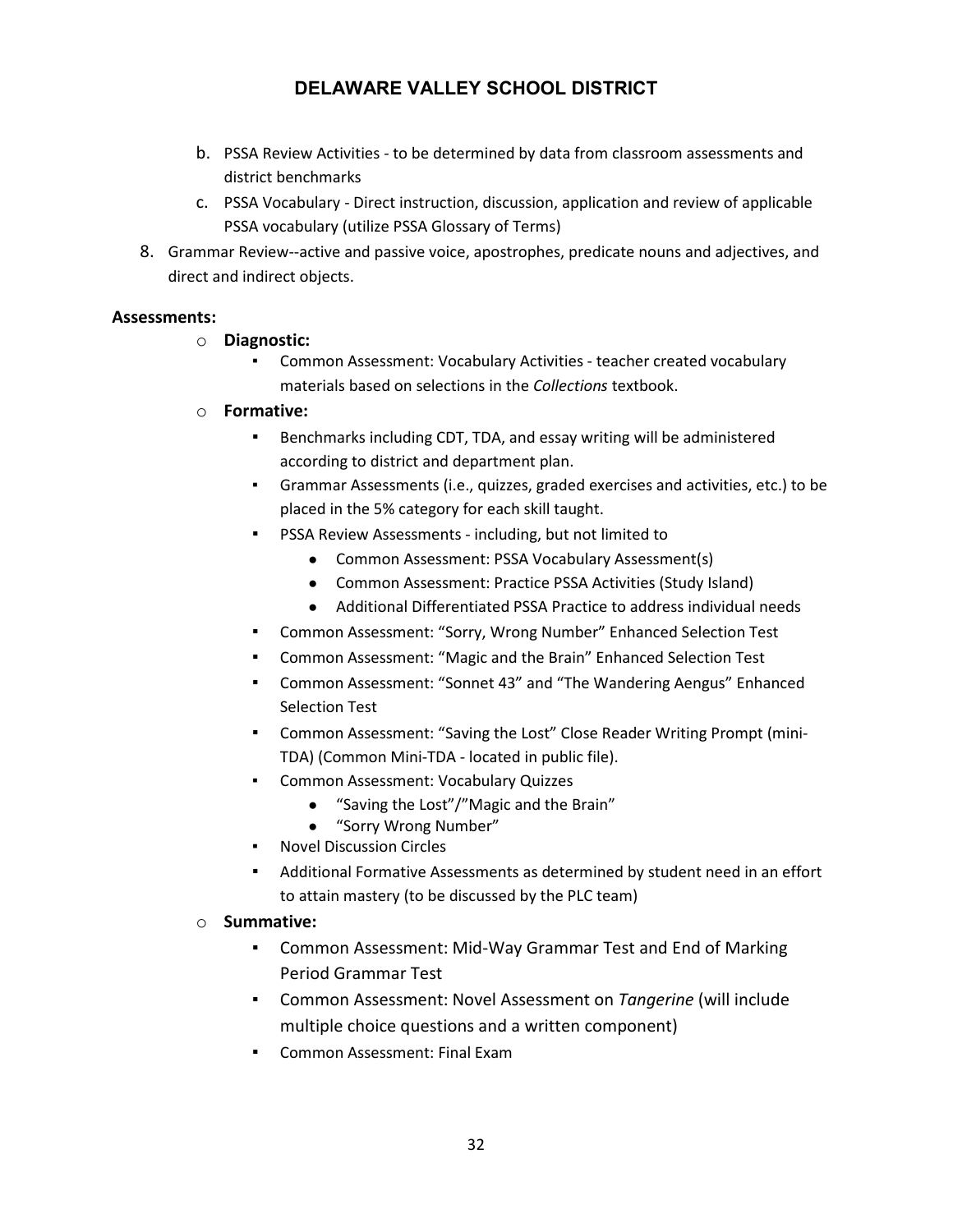#### **Extensions:**

- Short Story Analysis: Close Reader-- "Heartbeat" by David Yoo and Anchor Text-- "The People Could Fly" by Virginia Hamilton
	- $\circ$  Students will continue to utilize the reading strategy of text annotation/talking to the text (T2T). Students will talk to the text for everything we read.
		- Through T2T, students will learn to locate main ideas, make inferences, chunk the text, make predictions, restate/paraphrase and summarize, make connections (historical, personal, etc.), utilize context clues and word analysis (roots, prefixes, and suffixes) to determine the meaning of unknown words.
		- Step 1 Students will model text annotation/T2T with "Heartbeat" and "The People Could Fly" to reinforce text-annotating skills.
		- Step 2 Students will explore the analyzing the text questions at the end of the stories as a basis for discussion and assessment.
		- Step 3‐ Students will write a short response (miniature TDA) for "Heartbeat" as a basis for discussion and assessment. (Common Mini‐TDA - located in public file).
	- $\circ$  Map out a story using Freytag's Pyramid. Identify key elements of the plot necessary for accurate summarization and story comprehension.
	- $\circ$  Discuss the way in which the author uses certain literary elements to advance his/her purpose. After identifying examples of elements, the discussion will focus on the "why" (Why does the author choose the element and/or device?) and "how" (How does the element and/or device advance the author's purpose?).
	- o Support assumptions with textual evidence.
	- $\circ$  Students will be taught the art of text dependent analysis writing and will construct a common TDA (in part or as a whole) and mini TDAs.
	- o Make predictions based on the text details.
	- o Make inferences that are not directly stated in a piece of writing
	- o Presentation of Literary Terms and ‐ Examination of literary elements as they relate to fiction (plot: exposition, rising action, climax, falling action, resolution; folktale; summary; internal and external conflict; setting; characters; character traits; character's motivation, figurative language; dialect; dialogue; symbolism; mood).
- Additional, more challenging text dependent analysis essays
- Additional text analysis from close reader
- Additional, more challenging grammar activities
- Additional, more challenging vocabulary activities
- Additional, more challenging novels

#### **Correctives:**

- Teacher/student conferencing to improve writing skills
- Study Island additional practice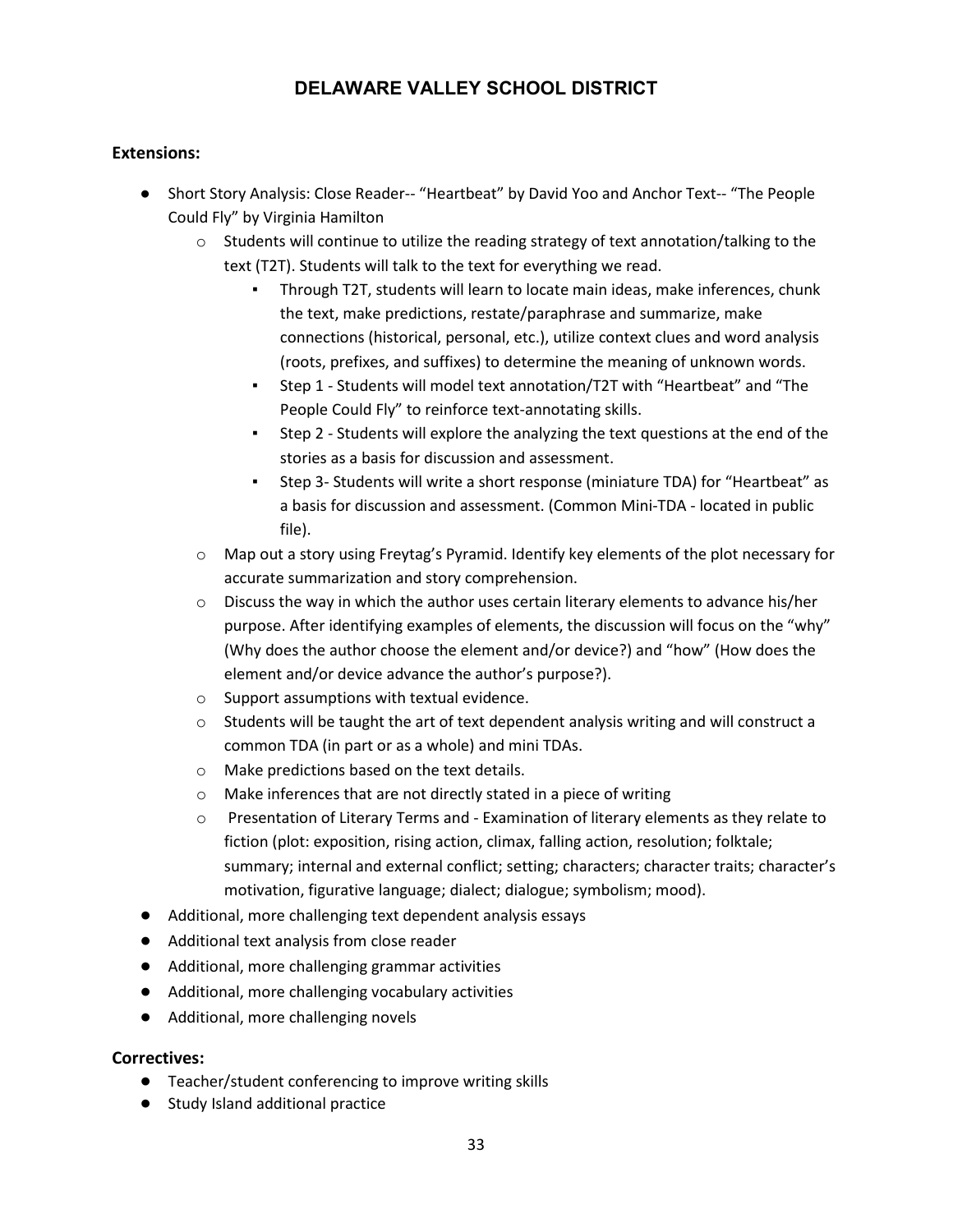● Additional opportunities for revision and practice with more simplistic assignments and more accessible literature

#### **Materials and Resources:**

- Internet
- Collections Textbook
- Teacher created vocabulary materials based on selections in *Collections*.
- *Tangerine* by Edward Bloor
- *Sorry, Wrong Number* Film
- Study Island
- CDT
- PSSA Adapted Scoring Rubrics
- Video Links from History Channel, A&E, and Channel 1 News
- Socratic Seminar Rubric